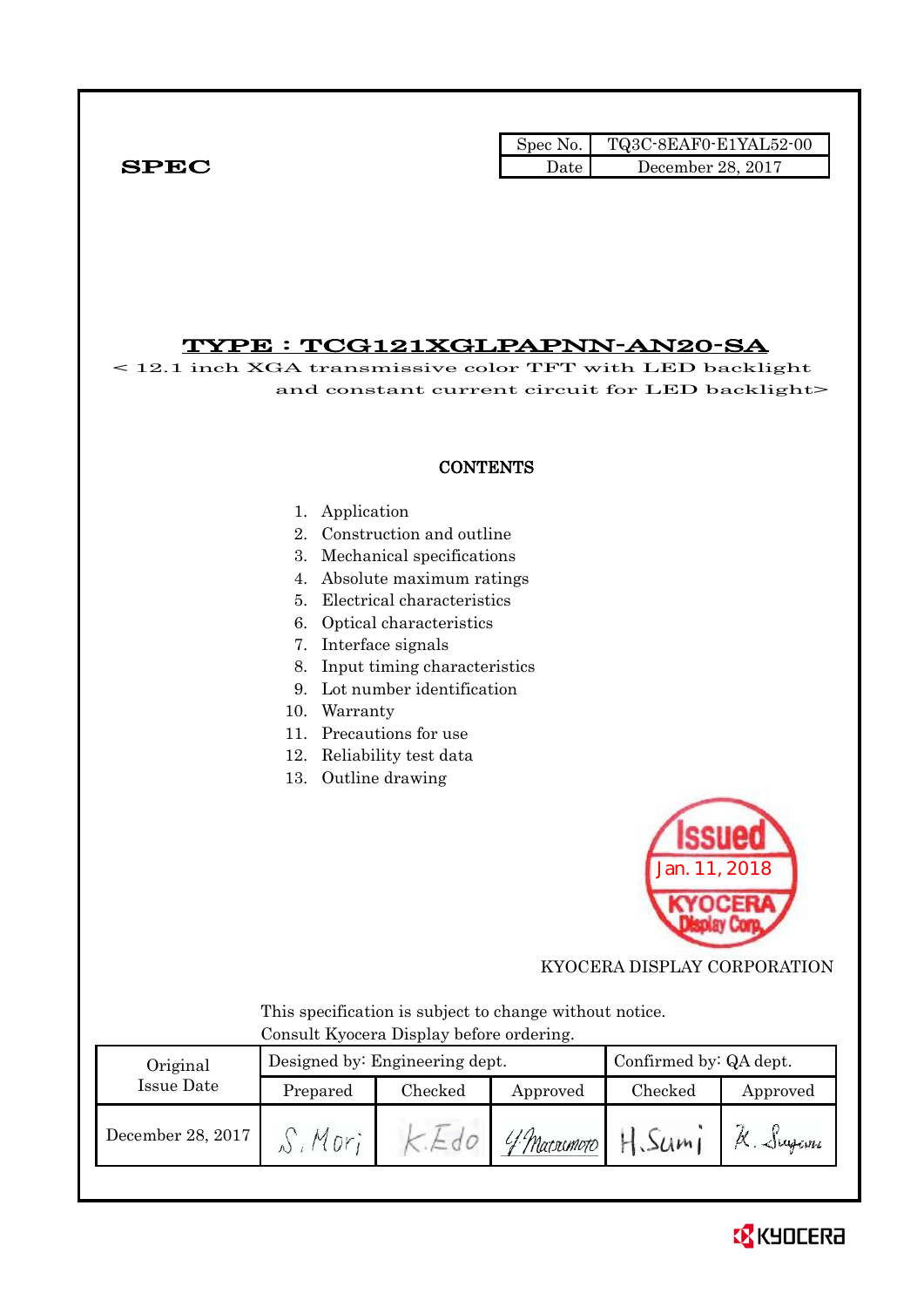| Spec No.              | Part No.               | Page |
|-----------------------|------------------------|------|
| TQ3C-8EAF0-E1YAL52-00 | TCG121XGLPAPNN-AN20-SA |      |

# Warning

- 1. This Kyocera LCD module has been specifically designed for use only in electronic devices and industrial machines in the area of audio control, office automation, industrial control, home appliances, etc. The module should not be used in applications where the highest level of safety and reliability are required and module failure or malfunction of such module results in physical harm or loss of life, as well as enormous damage or loss. Such fields of applications include, without limitation, medical, aerospace, communications infrastructure, atomic energy control. Kyocera expressly disclaims any and all liability resulting in any way to the use of the module in such applications.
- 2. Customer agrees to indemnify, defend and hold Kyocera harmless from and against any and all actions, claims, damages, liabilities, awards, costs, and expenses, including legal expenses, resulting from or arising out of Customer's use, or sale for use, or Kyocera modules in applications.

# Caution

1. Kyocera shall have the right, which Customer hereby acknowledges, to immediately scrap or destroy tooling for Kyocera modules for which no Purchase Orders have been received from the Customer in a two-year period.

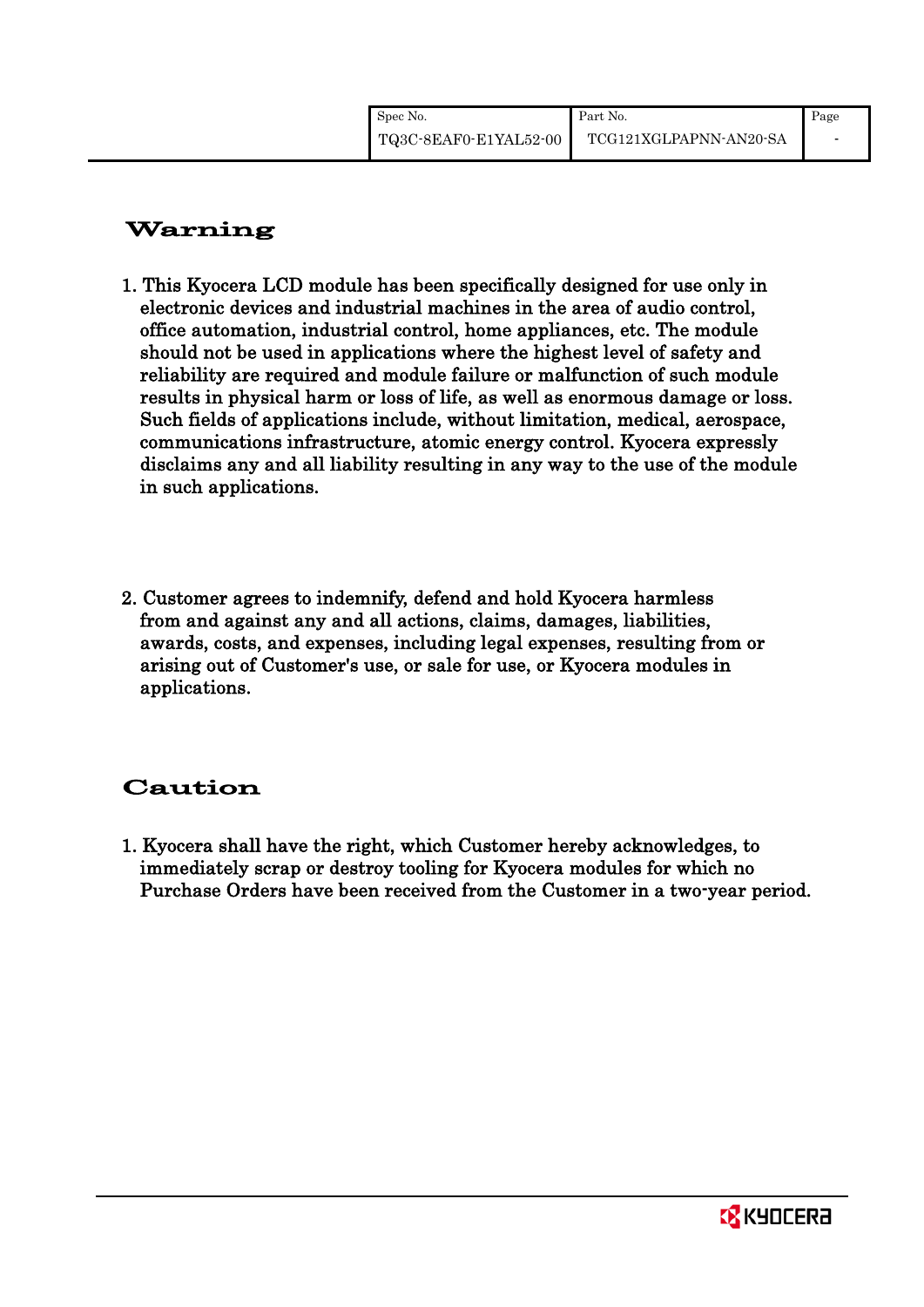| Spec No.              | Part No.               | Page |
|-----------------------|------------------------|------|
| TQ3C-8EAF0-E1YAL52-00 | TCG121XGLPAPNN-AN20-SA |      |

# Revision record

|                  |                      |          | Designed by : Engineering dept. |                 | Confirmed by $\colon$ QA dept.       |               |                        |
|------------------|----------------------|----------|---------------------------------|-----------------|--------------------------------------|---------------|------------------------|
|                  | $\rm{\textbf{Date}}$ | Prepared |                                 | ${\it Checked}$ | Approved                             | $\rm Checked$ | ${\Large\bf Approved}$ |
|                  |                      |          |                                 |                 |                                      |               |                        |
|                  |                      |          |                                 |                 |                                      |               |                        |
| ${\rm Rev. No.}$ | $\rm{\textbf{Date}}$ | Page     |                                 |                 | $\label{eq:2} \textbf{Descriptions}$ |               |                        |
|                  |                      |          |                                 |                 |                                      |               |                        |
|                  |                      |          |                                 |                 |                                      |               |                        |
|                  |                      |          |                                 |                 |                                      |               |                        |
|                  |                      |          |                                 |                 |                                      |               |                        |
|                  |                      |          |                                 |                 |                                      |               |                        |
|                  |                      |          |                                 |                 |                                      |               |                        |
|                  |                      |          |                                 |                 |                                      |               |                        |
|                  |                      |          |                                 |                 |                                      |               |                        |
|                  |                      |          |                                 |                 |                                      |               |                        |
|                  |                      |          |                                 |                 |                                      |               |                        |
|                  |                      |          |                                 |                 |                                      |               |                        |
|                  |                      |          |                                 |                 |                                      |               |                        |
|                  |                      |          |                                 |                 |                                      |               |                        |
|                  |                      |          |                                 |                 |                                      |               |                        |
|                  |                      |          |                                 |                 |                                      |               |                        |
|                  |                      |          |                                 |                 |                                      |               |                        |
|                  |                      |          |                                 |                 |                                      |               |                        |
|                  |                      |          |                                 |                 |                                      |               |                        |
|                  |                      |          |                                 |                 |                                      |               |                        |
|                  |                      |          |                                 |                 |                                      |               |                        |
|                  |                      |          |                                 |                 |                                      |               |                        |
|                  |                      |          |                                 |                 |                                      |               |                        |
|                  |                      |          |                                 |                 |                                      |               |                        |
|                  |                      |          |                                 |                 |                                      |               |                        |
|                  |                      |          |                                 |                 |                                      |               |                        |
|                  |                      |          |                                 |                 |                                      |               |                        |
|                  |                      |          |                                 |                 |                                      |               |                        |
|                  |                      |          |                                 |                 |                                      |               |                        |
|                  |                      |          |                                 |                 |                                      |               |                        |
|                  |                      |          |                                 |                 |                                      |               |                        |
|                  |                      |          |                                 |                 |                                      |               |                        |
|                  |                      |          |                                 |                 |                                      |               |                        |
|                  |                      |          |                                 |                 |                                      |               |                        |

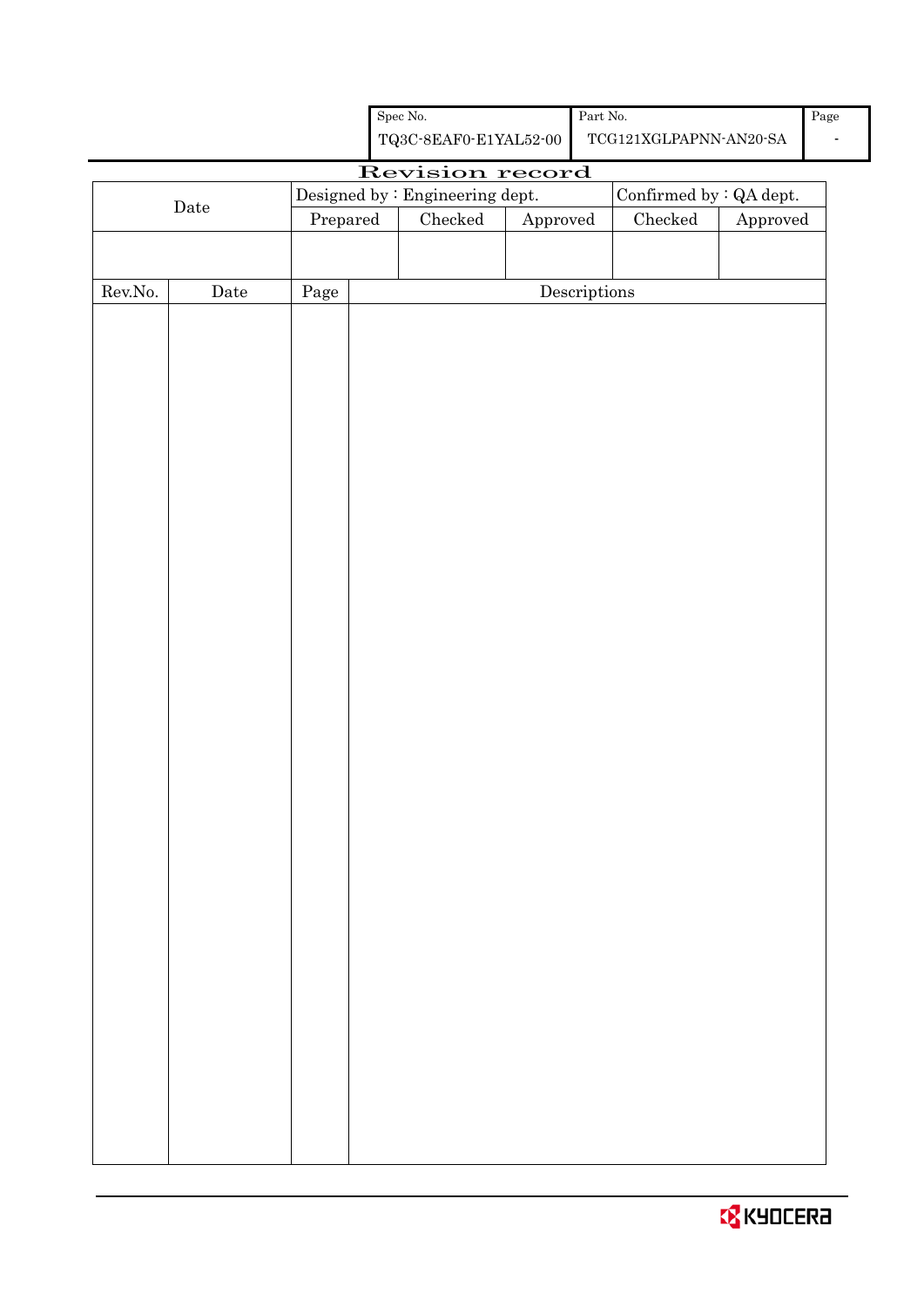## 1. Application

This document defines the specification of TCG121XGLPAPNN-AN20-SA. (RoHS Compliant)

## 2. Construction and outline

| LCD.               | : Transmissive color dot matrix type TFT                   |
|--------------------|------------------------------------------------------------|
| Backlight system   | : LED                                                      |
| Polarizer          | : Anti-Glare treatment                                     |
| Interface          | : LVDS                                                     |
| Additional circuit | : Timing controller, Power supply $(3.3V)$ input)          |
|                    | With constant current circuit for LED Backlight(12V input) |

## 3. Mechanical specifications

| <b>Item</b>                | Specification                                       | Unit |
|----------------------------|-----------------------------------------------------|------|
| Outline dimensions<br>1)   | $260.5(W)\times(203.4)(H)\times10.3(D)$             | mm   |
| Active area                | 245.76(W)×184.32(H)<br>(30.8cm/12.1~inch(Diagonal)) | mm   |
| Dot format                 | $1,024 \times (B,G,R)(W) \times 768(H)$             | dot  |
| Dot pitch                  | $0.08(W)\times0.24(H)$                              | mm   |
| Base color<br>$\mathbf{2}$ | Normally Black                                      |      |
| Mass                       | (670)                                               | g    |

1) Projection not included. Please refer to outline for details.

2) Due to the characteristics of the LCD material, the color varies with environmental temperature.

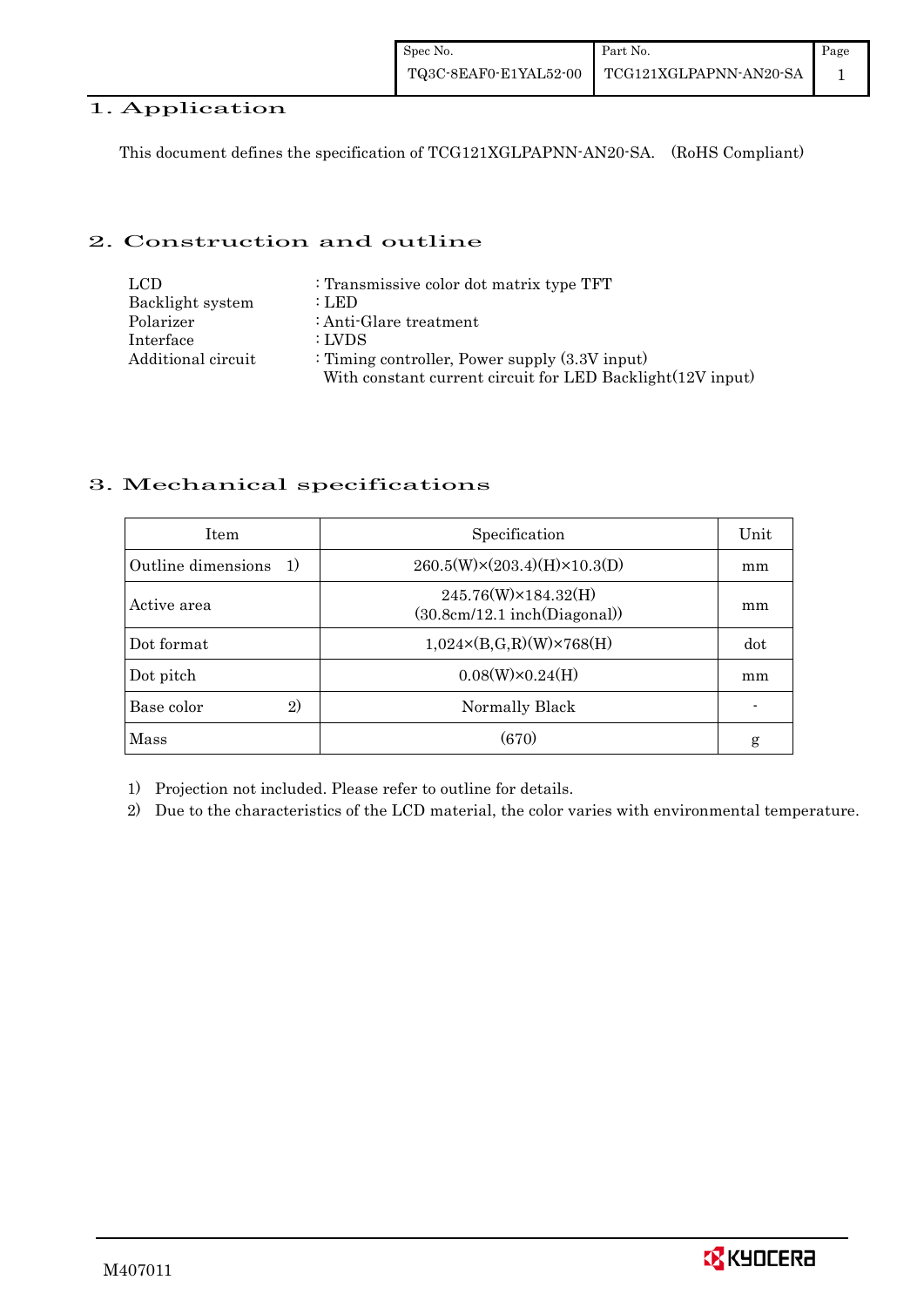## 4. Absolute maximum ratings

|                       | Symbol                          | Min.         | Max.   | Unit          |   |
|-----------------------|---------------------------------|--------------|--------|---------------|---|
| Supply voltage(+3.3V) |                                 | $V_{DD}$     | $-0.3$ | 3.95          | V |
| Supply voltage(+12V)  | $V_{\rm IN}$                    | $-0.3$       | 14.0   |               |   |
|                       | $(i=0,1,2,3)$<br>RxINi+, RxINi- | $\rm V_{I1}$ | $-0.3$ | $V_{DD}$ +0.3 |   |
| Input signal          | CK IN+, CK IN-                  | $\rm V_{I2}$ | $-0.3$ | $V_{DD}$ +0.3 |   |
| Voltage<br>1)         | MODE, SC                        | $\rm V_{I3}$ | $-0.3$ | $V_{DD}+0.3$  |   |
|                       | <b>BLBRT, BLEN</b>              | $\rm V_{I4}$ | $-0.3$ | $\rm V_{IN}$  |   |

#### 4-1. Electrical absolute maximum ratings

1) V<sub>DD</sub> must be supplied correctly within the range described in 5-1.

#### 4-2. Environmental absolute maximum ratings

| Item                              |    | Symbol                  | Min.  | Max. | Unit      |
|-----------------------------------|----|-------------------------|-------|------|-----------|
| Operating temperature(Ambient) 1) |    | Top(Ambient)            | $-30$ | 80   | $\circ$ C |
| Operating temperature (Panel)     | 2) | Top(Panel)              | $-30$ | 80   |           |
| Storage temperature               | 3) | <b>T</b> <sub>STO</sub> | $-30$ | 80   | $\circ$ C |
| Operating humidity                | 4) | Hop                     | 10    | 5)   | %RH       |
| Storage humidity                  | 4) | <b>H</b> <sub>sto</sub> | 10    | 5)   | %RH       |
| Vibration                         |    |                         | 6)    | 6)   |           |
| Shock                             |    | $\blacksquare$          | 7)    | 7)   |           |

- 1) Operating temperature means a temperature which operation shall be guaranteed. Since display performance is evaluated at 25°C, another temperature range should be confirmed.
- 2) Panel surface temperature (all the surface)
- 3) Temp. =  $-30^{\circ}$ C $<$ 48h, Temp. =  $80^{\circ}$ C $<$ 168h Store LCD at normal temperature/humidity. Keep them free from vibration and shock. An LCD that is kept at a low or a high temperature for a long time can be defective due to other conditions, even if the low or high temperature satisfies the standard. (Please refer to "Precautions for Use" for details.
- 4) Non-condensing
- 5) Temp. $\leq 40^{\circ}$ C, 85%RH Max.

Temp. >40°C, Absolute humidity shall be less than 85%RH at 40°C.

6)

| Frequency       | $10\sim$ 55 Hz    | Acceleration value         |
|-----------------|-------------------|----------------------------|
| Vibration width | $0.15$ m m        | $(0.3{\sim}9~{\rm m/s^2})$ |
| Interval        | $10 - 55 - 10$ Hz | 1 minutes                  |

 2 hours in each direction X, Y, Z (6 hours total) EIAJ ED-2531

7) Acceleration: 490 m/s2, Pulse width: 11 ms 3 times in each direction:  $\pm X$ ,  $\pm Y$ ,  $\pm Z$ EIAJ ED-2531

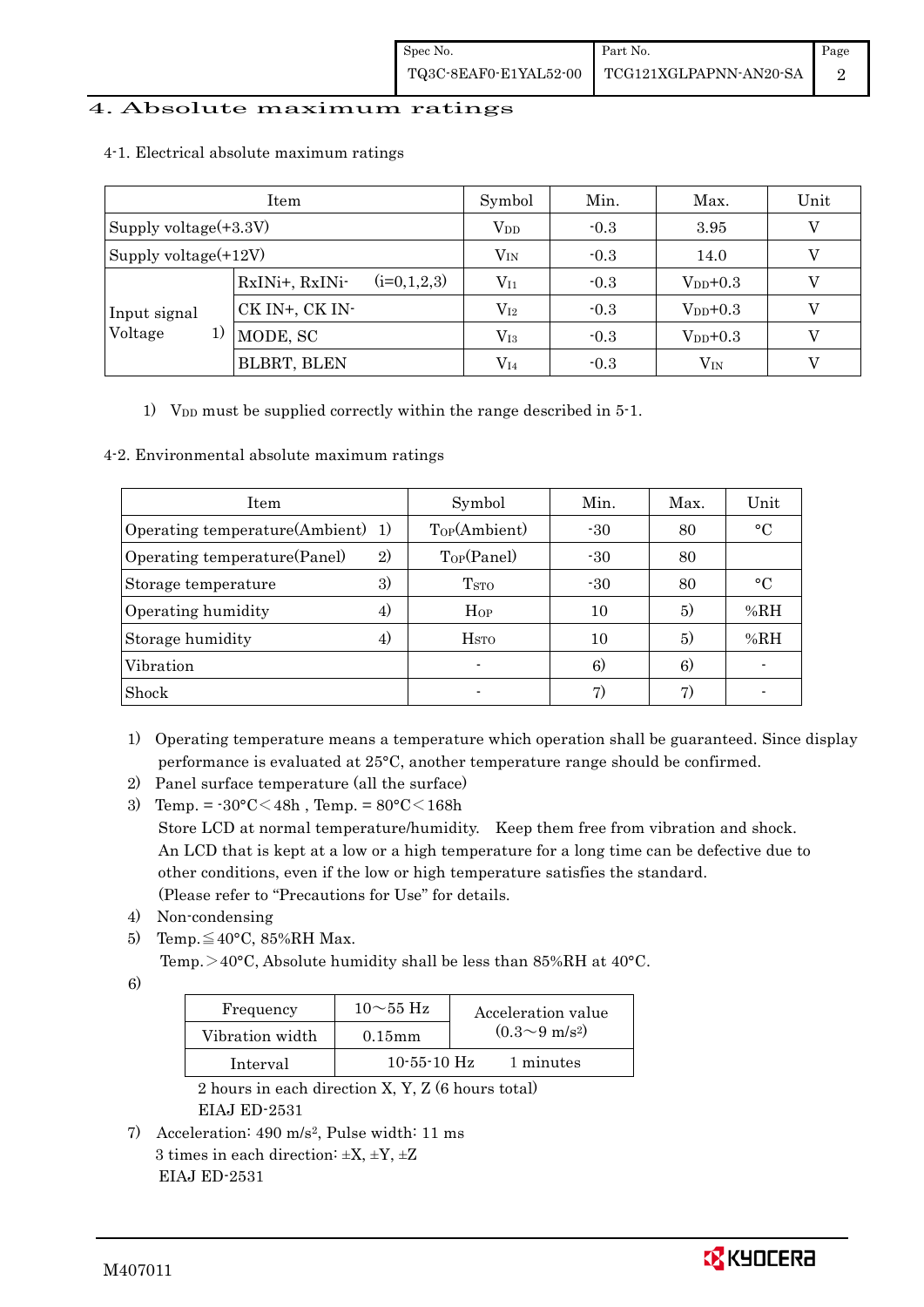## 5. Electrical characteristics

## 5-1. LCD

| Temp. = $-30 \sim 80$ °C            |         |                       |                          |                          |                          |                          |          |
|-------------------------------------|---------|-----------------------|--------------------------|--------------------------|--------------------------|--------------------------|----------|
| Item                                |         | Symbol                | Condition                | Min.                     | Typ.                     | Max.                     | Unit     |
| Supply voltage                      | 1)      | <b>V</b> <sub>D</sub> | $\overline{a}$           | 3.0                      | 3.3                      | 3.6                      | V        |
| Current consumption                 |         | I <sub>DD</sub>       | 2)                       | $\overline{\phantom{a}}$ | 300                      | 390                      | mA       |
| Permissive input ripple voltage     |         | $V_{\rm RP}$          | $V_{DD} = 3.3V$          | $\overline{\phantom{0}}$ | $\overline{\phantom{a}}$ | 100                      | $mVp-p$  |
|                                     |         | $V_{IL}$              | "Low" level              | $\boldsymbol{0}$         | $\overline{\phantom{a}}$ | 0.3V <sub>DD</sub>       | V        |
| Input signal voltage                | 3)      | V <sub>IH</sub>       | "High" level             | 0.7V <sub>DD</sub>       | $\blacksquare$           | $V_{DD}$                 | V        |
|                                     |         | $I_{OL}$              | $V_{I3}=0V$              | $-10$                    | $\overline{\phantom{a}}$ | 10                       | $\mu$ A  |
| Input leak current                  |         | $I_{OH}$              | $V_{I3} = 3.3V$          |                          | $\blacksquare$           | 400                      | $\mu$ A  |
| LVDS Input voltage                  | 4)      | $V_{L}$               | $\overline{a}$           | $\Omega$                 | $\blacksquare$           | 1.9                      | V        |
| Differential input voltage          |         | $V_{ID}$              | $\blacksquare$           | 200                      | $\overline{\phantom{a}}$ | 600                      | mV       |
| Differential input                  | 4) 5)   | $V_{TL}$              | "Low" level              | $V_{CM}$ -100            | $\overline{\phantom{a}}$ | $\blacksquare$           | mV       |
| threshold voltage                   |         | V <sub>TH</sub>       | "High" level             | $\blacksquare$           | $\overline{\phantom{a}}$ | $V_{CM}$ +100            | mV       |
| Terminator                          |         | $R_1$                 |                          | $\overline{\phantom{0}}$ | 100                      |                          | $\Omega$ |
|                                     |         | t1                    | ÷,                       | 0.1                      | $\blacksquare$           | 20                       | ms       |
|                                     |         | t2                    | $\overline{\phantom{a}}$ | 10                       | $\overline{\phantom{a}}$ | $\blacksquare$           | ms       |
|                                     |         | t3                    | $\overline{\phantom{a}}$ | $\mathbf{0}$             | $\overline{\phantom{a}}$ | $\blacksquare$           | ms       |
| V <sub>DD</sub> -turn-on conditions | $1)$ 6) | t4                    | $\blacksquare$           | $\sqrt{2}$               | $\overline{\phantom{a}}$ | $\overline{\phantom{a}}$ | S        |
|                                     |         | t5                    | $\overline{\phantom{a}}$ | 200                      | $\overline{\phantom{a}}$ | $\blacksquare$           | ms       |
|                                     |         | t6                    | $\overline{\phantom{a}}$ | 200                      | $\overline{\phantom{a}}$ | $\overline{a}$           | ms       |

#### 1) V<sub>DD</sub>-turn-on conditions

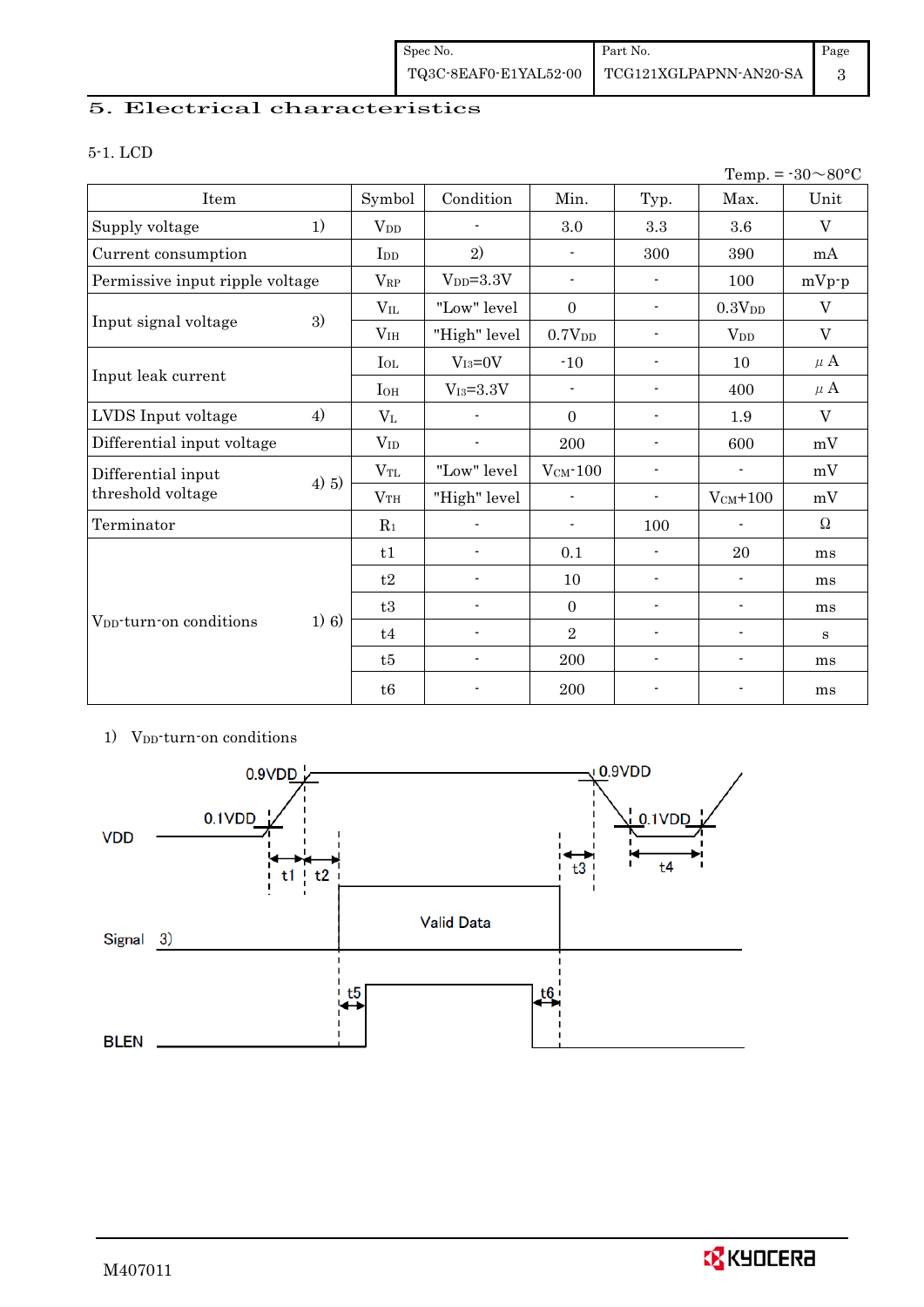2) Display pattern:

| $V_{DD} = 3.3V$ , Temp. = $25^{\circ}C$ |                                                     |
|-----------------------------------------|-----------------------------------------------------|
|                                         | $\cdots$ $\cdots$ $_{307030713072}(dot)$<br>123 456 |
| 1                                       |                                                     |
| $\overline{2}$                          |                                                     |
| 3                                       |                                                     |
| $\ddot{\phantom{a}}$                    |                                                     |
| $\ddot{\phantom{a}}$                    |                                                     |
| $\ddot{\phantom{a}}$                    |                                                     |
| 767                                     |                                                     |
| 768                                     |                                                     |
| (dot)                                   |                                                     |

- 3) Input signal : MODE, SC
- 4) Input signal : RxIN3+, RxIN3-, RxIN2+, RxIN2-, RxIN1+, RxIN1-, RxIN0+, RxIN0- CK IN+, CK IN-



5) V $_{\text{CM}}$ : LVDS Common mode voltage (V $_{\text{CM}}$ =1.25V)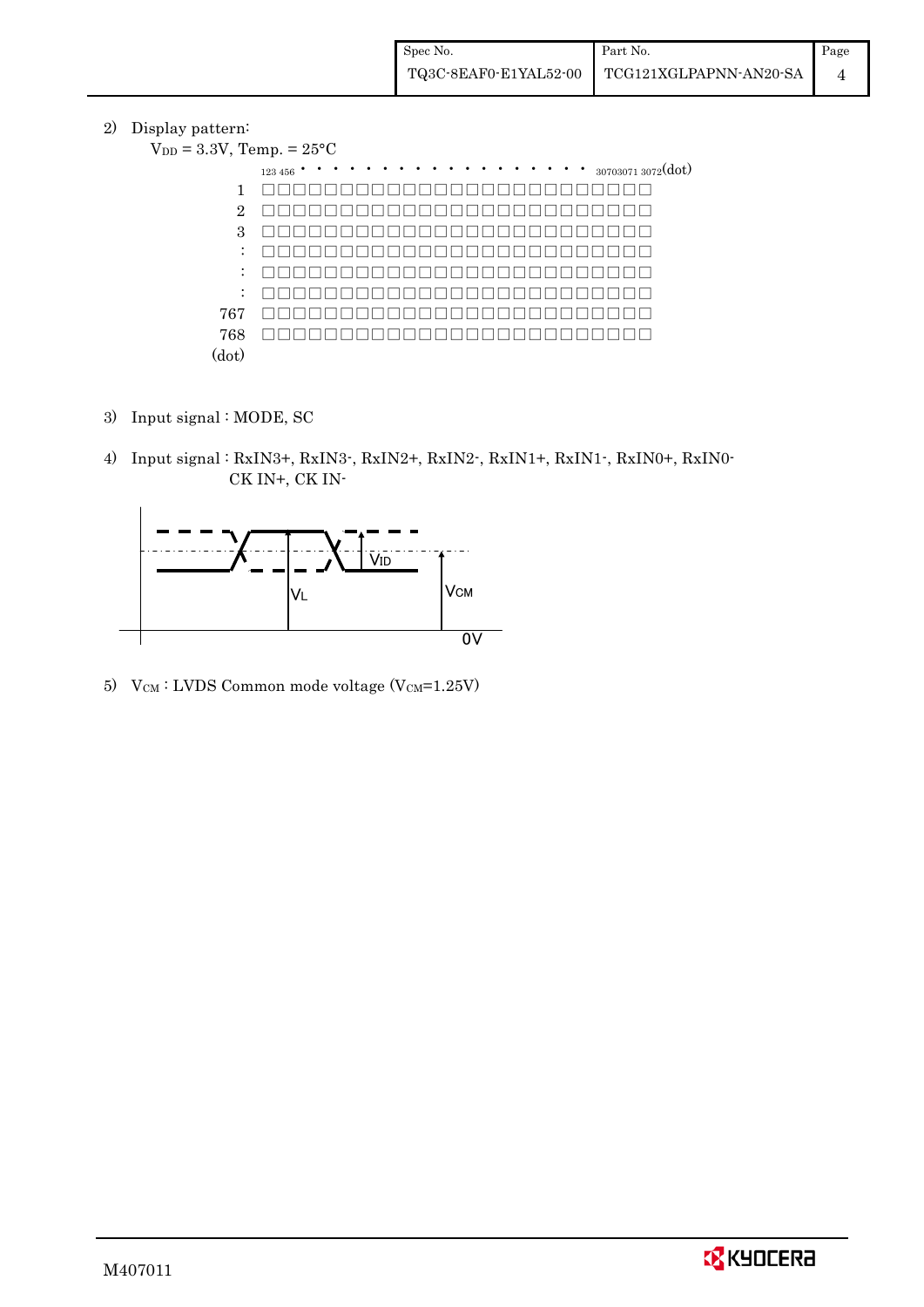| Spec No.              | Part No.               | Page |
|-----------------------|------------------------|------|
| TQ3C-8EAF0-E1YAL52-00 | TCG121XGLPAPNN-AN20-SA |      |

#### 5-2. Constant current circuit for LED Backlight

|                                  |                     |                               |                          |        | Temp. = $-30 \sim 80$ °C |               |
|----------------------------------|---------------------|-------------------------------|--------------------------|--------|--------------------------|---------------|
| Item                             | Symbol              | Condition                     | Min.                     | Typ.   | Max.                     | Unit          |
| 1)<br>Supply voltage             | $V_{IN}$            |                               | 10.8                     | 12.0   | 13.2                     | V             |
| Current consumption              | $I_{IN}$            | 2)                            |                          | 480    | 560                      | mA            |
| Permissive input ripple voltage  | $V_{\rm RP\_BL}$    | $V_{IN} = 12.0V$              | $\overline{\phantom{a}}$ |        | 100                      | $mVp-p$       |
|                                  | $V_{\rm IL\_BLBRT}$ | "Low" level                   | $\Omega$                 |        | 0.8                      | V             |
| BLBRT Input signal voltage       | VIH_BLBRT           | "High" level                  | 2.3                      |        | $V_{IN}$                 | V             |
| BLBRT Input pull-down resistance | $R_{IN\_BLBRT}$     |                               | 100                      | 300    | 500                      | $k\Omega$     |
|                                  | VIL_BLEN            | "Low" level                   | $\Omega$                 |        | 0.8                      | $\rm V$       |
| <b>BLEN</b> Input signal voltage | $VIH_BLEN$          | "High" level                  | 2.3                      |        | $V_{IN}$                 | V             |
| BLEN Input pull-down resistance  | RIN_BLEN            |                               | 100                      | 300    | 500                      | $k\Omega$     |
| 3)<br><b>PWM</b> Frequency       | f <sub>PWM</sub>    |                               | <b>200</b>               |        | 10k                      | Hz            |
|                                  |                     | $f_{\text{PWM}}=200\text{Hz}$ | 1                        |        | 100                      | $\frac{0}{0}$ |
| 3)<br>PWM Duty ratio             | DPWM                | $f_{\text{PWM}}=2kHz$         | 10                       |        | 100                      | $\%$          |
|                                  |                     | $f_{\text{PWM}} = 10kHz$      | 50                       |        | 100                      | $\%$          |
| 4), 5)<br>Operating life time    | T                   | Temp.= $25^{\circ}$ C         | $\blacksquare$           | 50,000 |                          | h             |

1) V<sub>IN</sub>-turn-on conditions



2)  $V_{IN} = 12V$ , Temp. =  $25^{\circ}C$ , D<sub>PWM</sub> =  $100\%$ 

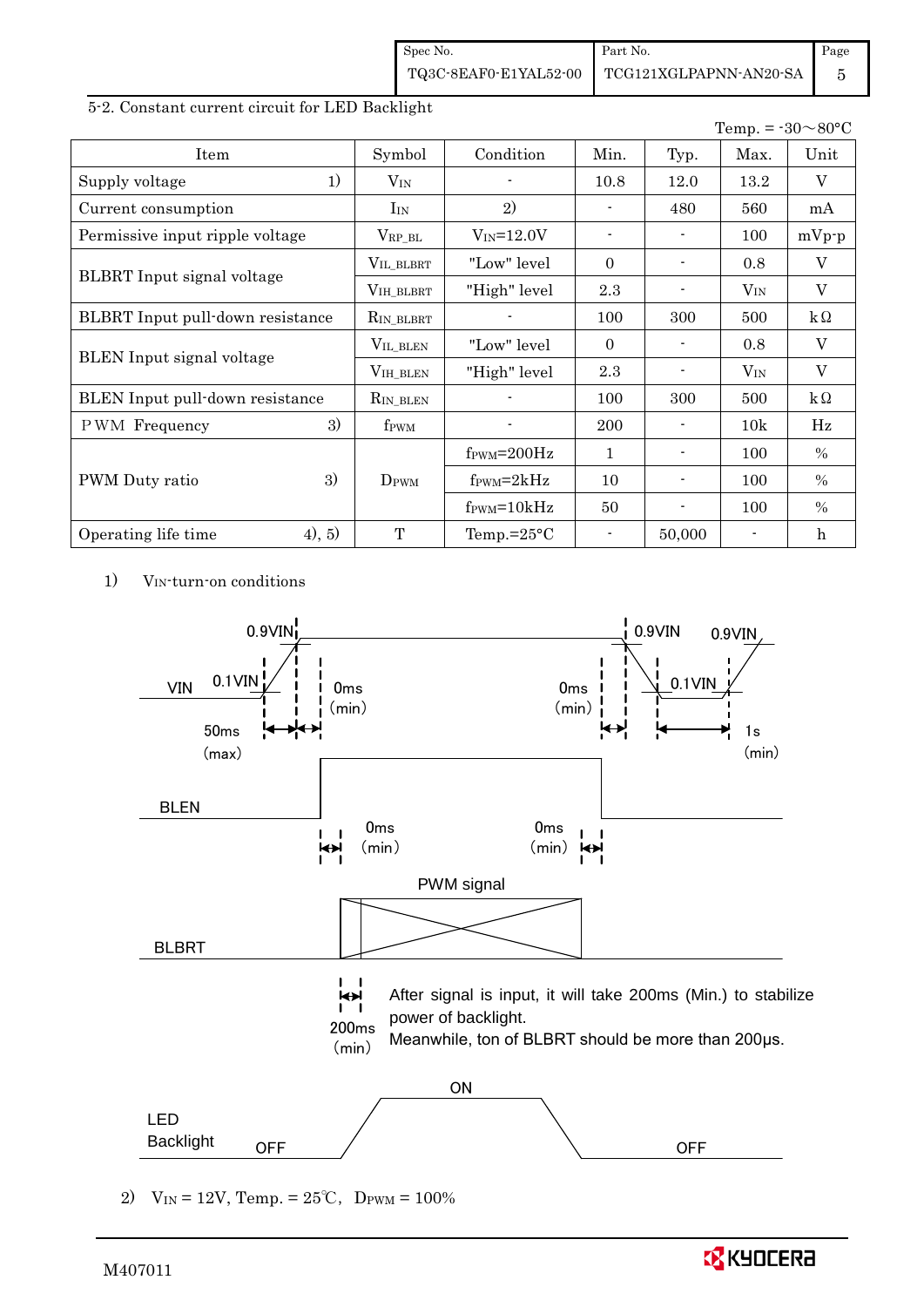3) PWM Timing Diagram



ton, torr  $\geq 50 \mu$  s. In case of lower frequency, the deterioration of the display quality, flicker etc., may occur.

- 4) When brightness decrease 50% of minimum brightness. The average life of a LED will decrease when the LCD is operating at higher temperatures.
- 5) Life time is estimated data.(Condition : IF=60mA, Ta=25℃ in chamber).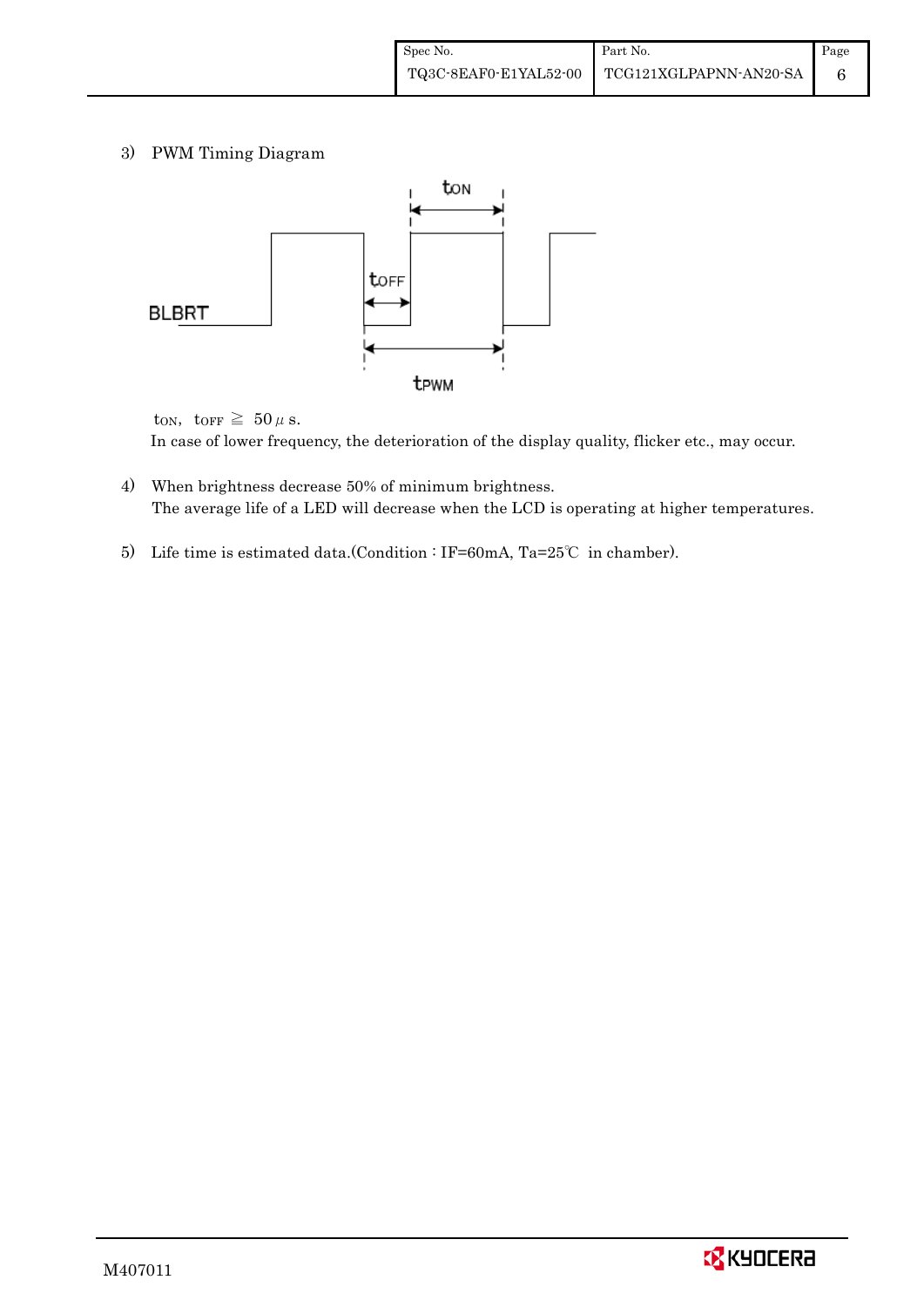| Spec No.              | Part No.               | Page |
|-----------------------|------------------------|------|
| TQ3C-8EAF0-E1YAL52-00 | TCG121XGLPAPNN-AN20-SA |      |

## 6. Optical characteristics

| Measuring spot = $\phi$ 6.0mm, Temp. = 25°C |
|---------------------------------------------|
|---------------------------------------------|

| Item                |       | Symbol         | Condition                   | Min.                     | Typ.  | Max.                     | Unit                     |  |
|---------------------|-------|----------------|-----------------------------|--------------------------|-------|--------------------------|--------------------------|--|
|                     | Rise  | $\tau_r$       | $\theta = \phi = 0^{\circ}$ | $\overline{\phantom{a}}$ | 18    |                          | ms                       |  |
| Response time       | Down  | T d            | $\theta = \phi = 0^{\circ}$ | $\blacksquare$           | 12    |                          | ms                       |  |
|                     |       | $\theta$ upper |                             | $\overline{\phantom{a}}$ | 85    | -                        |                          |  |
| Viewing angle range |       | $\theta$ LOWER |                             | $\blacksquare$           | 85    |                          | deg.                     |  |
| View direction      |       | $\phi$ LEFT    | $CR \ge 10$                 | $\overline{\phantom{a}}$ | 85    | $\blacksquare$           |                          |  |
|                     |       | $\phi$ RIGHT   |                             | $\blacksquare$           | 85    | $\overline{\phantom{0}}$ | deg.                     |  |
| Contrast ratio      |       | $\rm CR$       | $\theta = \phi = 0^{\circ}$ | 525                      | 750   |                          | $\overline{\phantom{a}}$ |  |
| <b>Brightness</b>   |       | L              | IF=60mA/Line                | $\,280$                  | 400   | $\overline{\phantom{a}}$ | cd/m <sup>2</sup>        |  |
|                     |       | $\mathbf X$    | $\theta = \phi = 0^{\circ}$ | 0.540                    | 0.590 | 0.640                    |                          |  |
|                     | Red   | y              |                             | 0.305                    | 0.355 | 0.405                    |                          |  |
|                     |       | $\mathbf X$    |                             | 0.285                    | 0.335 | 0.385                    |                          |  |
| Chromaticity        | Green | y              | $\theta = \phi = 0^{\circ}$ | 0.520                    | 0.570 | 0.620                    |                          |  |
| coordinates         | Blue  | $\mathbf X$    |                             | 0.105                    | 0.155 | 0.205                    |                          |  |
|                     |       | y              | $\theta = \phi = 0^{\circ}$ | 0.075                    | 0.125 | 0.175                    |                          |  |
|                     | White | $\mathbf X$    |                             | 0.250                    | 0.300 | 0.350                    |                          |  |
|                     |       | $\mathbf y$    | $\theta = \phi = 0^{\circ}$ | 0.280                    | 0.330 | 0.380                    |                          |  |

## 6-1. Definition of contrast ratio

 $CR(Contrast ratio) =$  Brightness with all pixels "White" Brightness with all pixels "Black"

## 6-2. Definition of response time



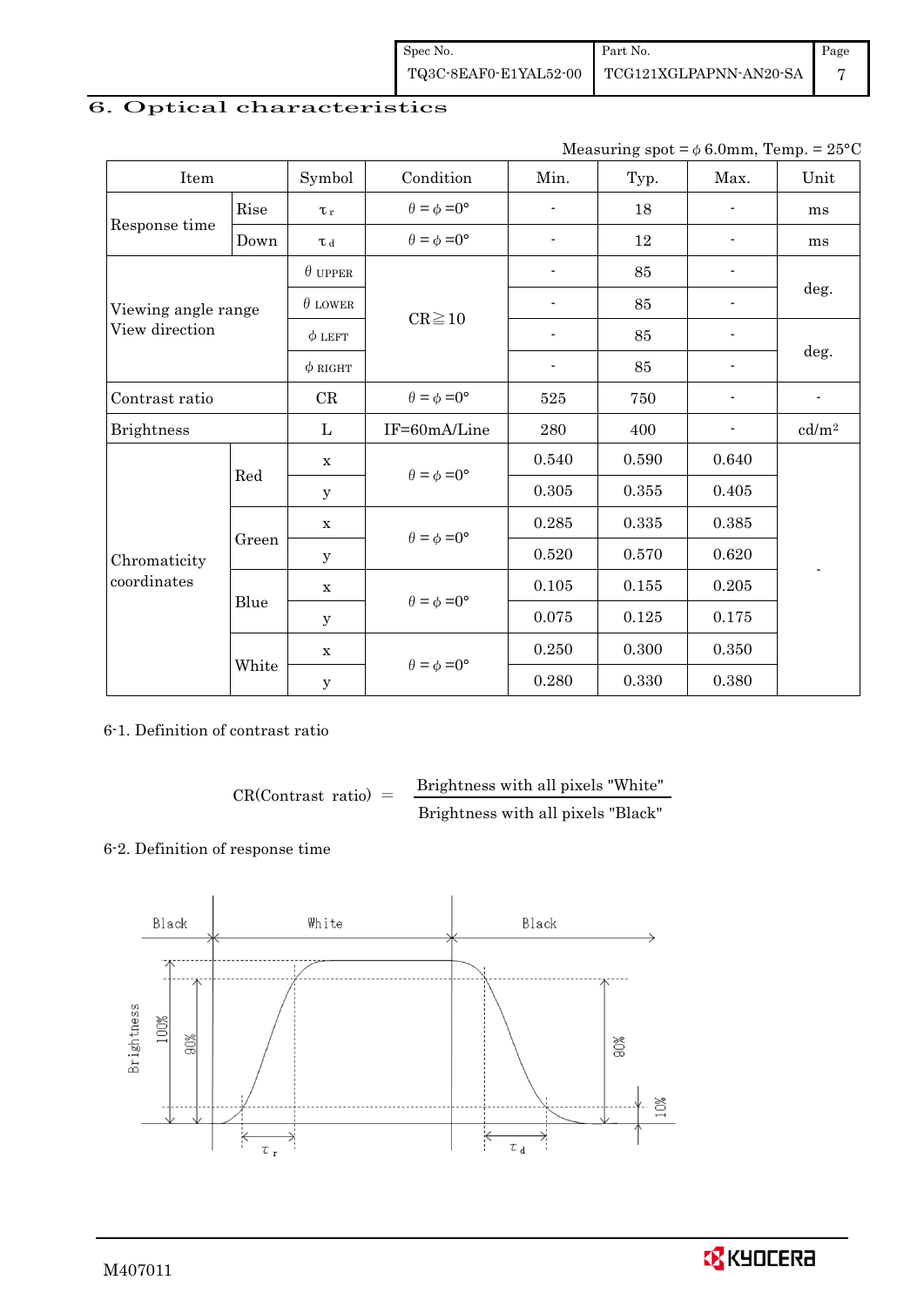| Spec No.              | Part No.               | Page |
|-----------------------|------------------------|------|
| TQ3C-8EAF0-E1YAL52-00 | TCG121XGLPAPNN-AN20-SA |      |

6-3. Definition of viewing angle



#### 6-4. Brightness measuring points



- 1) Rating is defined as the white brightness at center of display screen(3).
- 2) 5 minutes after LED is turned on. (Ambient Temp.=25℃)

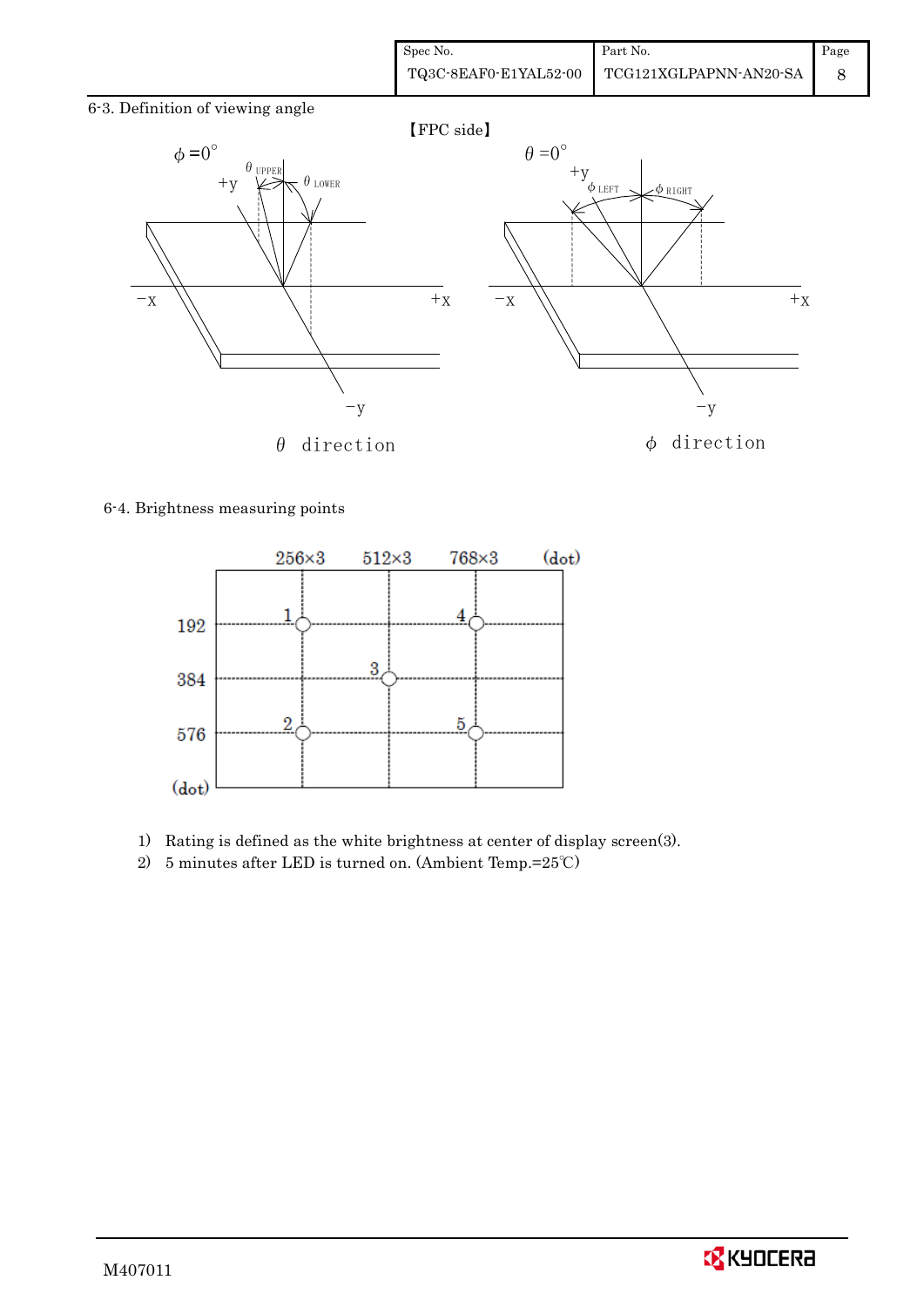## 7. Interface signals

## 7-1. Interface signals

| No.            | Symbol       | Description                                             | <b>Note</b> |
|----------------|--------------|---------------------------------------------------------|-------------|
|                | $\rm V_{DD}$ | +3.3V power supply                                      |             |
| $\overline{2}$ | $\rm V_{DD}$ | +3.3V power supply                                      |             |
| 3              | <b>GND</b>   | <b>GND</b>                                              |             |
| $\overline{4}$ | <b>GND</b>   | <b>GND</b>                                              |             |
| $\overline{5}$ | RxIN0-       | LVDS receiver signal $CHO(·)$                           | <b>LVDS</b> |
| 6              | $RxIN0+$     | LVDS receiver signal $CHO(+)$                           | <b>LVDS</b> |
| 7              | <b>GND</b>   | <b>GND</b>                                              |             |
| 8              | $RxIN1$ -    | LVDS receiver signal $CH1(\cdot)$                       | <b>LVDS</b> |
| 9              | $RxIN1+$     | LVDS receiver signal $CH1(+)$                           | <b>LVDS</b> |
| 10             | <b>GND</b>   | <b>GND</b>                                              |             |
| 11             | RxIN2-       | LVDS receiver signal $CH2(\cdot)$                       | <b>LVDS</b> |
| 12             | $RxIN2+$     | LVDS receiver signal $CH2(+)$                           | <b>LVDS</b> |
| 13             | <b>GND</b>   | <b>GND</b>                                              |             |
| 14             | CK IN1-      | LVDS receiver signal $CK(\cdot)$                        | <b>LVDS</b> |
| 15             | CK IN1+      | LVDS receiver signal $CK(+)$                            | <b>LVDS</b> |
| 16             | <b>GND</b>   | <b>GND</b>                                              |             |
| 17             | RxIN3-       | LVDS receiver signal $CH3(\cdot)$                       | <b>LVDS</b> |
| 18             | RxIN3+       | LVDS receiver signal $CH3(+)$                           | <b>LVDS</b> |
| 19             | <b>MODE</b>  | Bit data select signal(GND: 6bit mode, High: 8bit mode) |             |
| 20             | SC           | Scan direction control(GND: Normal, High: Reverse)      | 1)          |

| LCD connector      | 20186-020E-11F | (I-PEX)   |
|--------------------|----------------|-----------|
| Matching connector | - 20197-020U-F | $(I-PEX)$ |
|                    | - 20197-T20U-F | (I-PEX)   |

| LVDS receiver             | Embedded in ASIC                              |
|---------------------------|-----------------------------------------------|
| Matching LVDS transmitter | THC63LVDM83R(THine Electronics) or compatible |

1) Scanning



 $\mathrm{SC}:\mathrm{GND}\qquad \qquad \mathrm{SC}:\mathrm{High}$ 

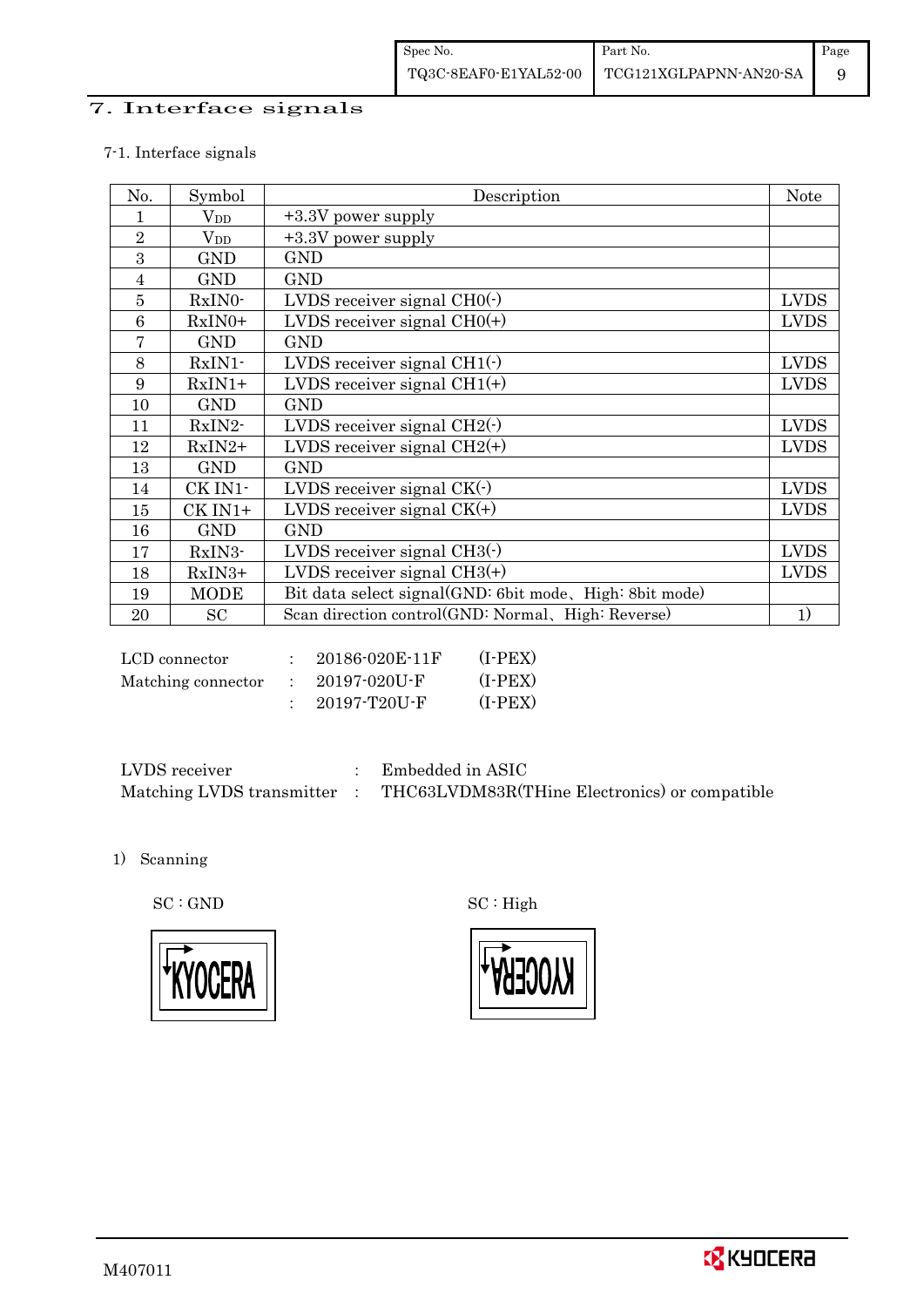| Spec No.              | Part No.               | Page |
|-----------------------|------------------------|------|
| TQ3C-8EAF0-E1YAL52-00 | TCG121XGLPAPNN-AN20-SA |      |

7-2. LED

| No. | Symbol       | Description                       | Note |
|-----|--------------|-----------------------------------|------|
|     | $\rm V_{IN}$ | $+12V$ power supply               |      |
|     | $\rm V_{IN}$ | $+12V$ power supply               |      |
| З   | <b>BLBRT</b> | PWM signal(Brightness adjustment) |      |
| 4   | <b>BLEN</b>  | ON/OFF terminal voltage           |      |
| 5   | <b>GND</b>   | GND                               |      |
| 6   | <b>GND</b>   | GND                               |      |

| LCD connector      | $SM06B-SHLS-G-TF(LF)(SN)$ (JST) |       |
|--------------------|---------------------------------|-------|
| Matching connector | $\therefore$ SHLP-06V-S-B       | (JST) |

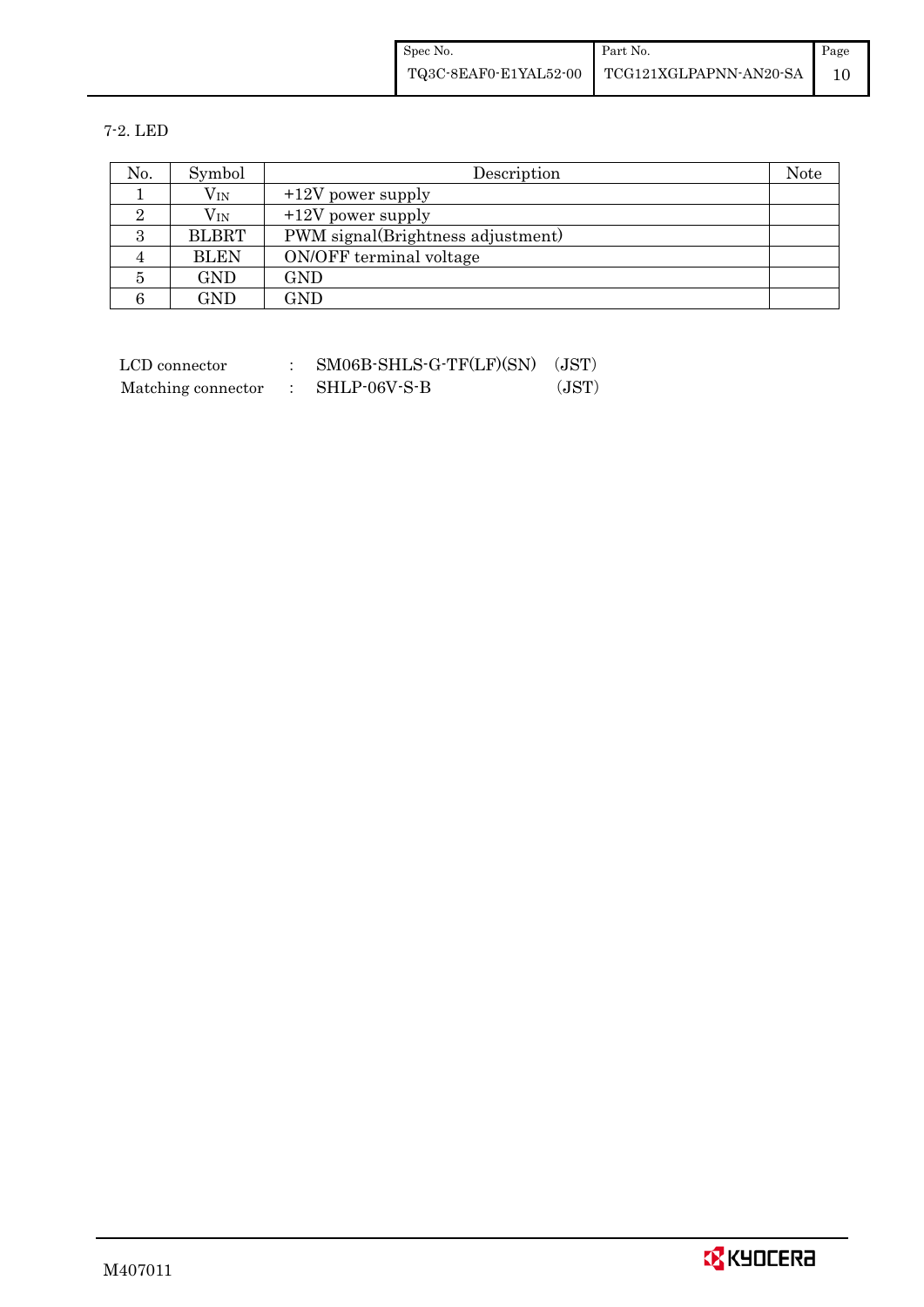| Spec No. | Part No.                                     | Page |
|----------|----------------------------------------------|------|
|          | TQ3C-8EAF0-E1YAL52-00 TCG121XGLPAPNN-AN20-SA |      |

## 7-3. Data mapping(6bit input)

| 1) Location of MODE (THC63LVDM83R(THine Electronics) or compatible) |  |  |  |  |  |  |  |  |  |  |  |  |
|---------------------------------------------------------------------|--|--|--|--|--|--|--|--|--|--|--|--|
|---------------------------------------------------------------------|--|--|--|--|--|--|--|--|--|--|--|--|

|                | Transmitter     | <b>MODE</b>    |
|----------------|-----------------|----------------|
| Pin No.        | Data            | $=L(GND)$      |
| 51             | TA <sub>0</sub> | RO(LSB)        |
| 52             | TA1             | R1             |
| 54             | TA <sub>2</sub> | $\mathbf{R}2$  |
| $55\,$         | TA <sub>3</sub> | R3             |
| 56             | TA4             | R <sub>4</sub> |
| $\overline{3}$ | TA5             | R5(MSB)        |
| $\overline{4}$ | TA6             | GO(LSB)        |
| 6              | TB <sub>0</sub> | G1             |
| $\overline{7}$ | TB1             | G <sub>2</sub> |
| 11             | TB <sub>2</sub> | G <sub>3</sub> |
| 12             | TB <sub>3</sub> | G <sub>4</sub> |
| 14             | TB4             | G5(MSB)        |
| 15             | TB5             | BO(LSB)        |
| 19             | TB6             | B1             |
| 20             | TC <sub>0</sub> | B <sub>2</sub> |
| 22             | TC1             | B <sub>3</sub> |
| 23             | TC <sub>2</sub> | <b>B4</b>      |
| 24             | TC <sub>3</sub> | B5(MSB)        |
| 27             | TC4             | (HS)           |
| 28             | TC5             | (VS)           |
| 30             | TC <sub>6</sub> | DE             |
| 50             | TD <sub>0</sub> | <b>GND</b>     |
| $\sqrt{2}$     | TD1             | <b>GND</b>     |
| $8\,$          | TD <sub>2</sub> | <b>GND</b>     |
| 10             | TD <sub>3</sub> | <b>GND</b>     |
| 16             | TD4             | <b>GND</b>     |
| 18             | TD5             | <b>GND</b>     |
| 25             | TD <sub>6</sub> | (NA)           |

MODE=L(GND)



HS: H<sub>SYNC</sub>

VS: V<sub>SYNC</sub>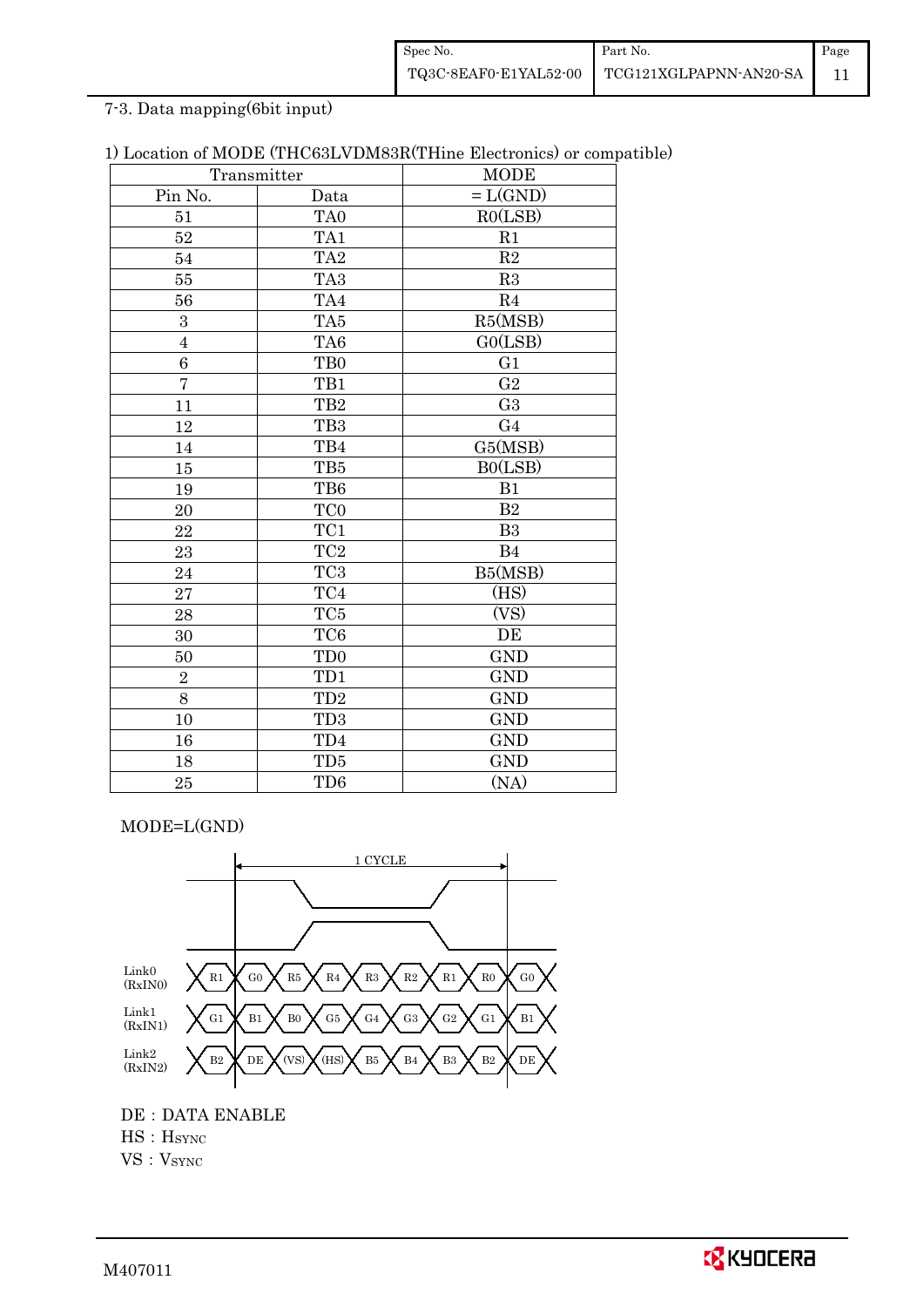## 2) Block Diagram





When using "6-bit Transmitter", please connect the unused channel of the control IC receiver as described in the diagram below.



Please connect RxIn3+/RxIn3- to GND.

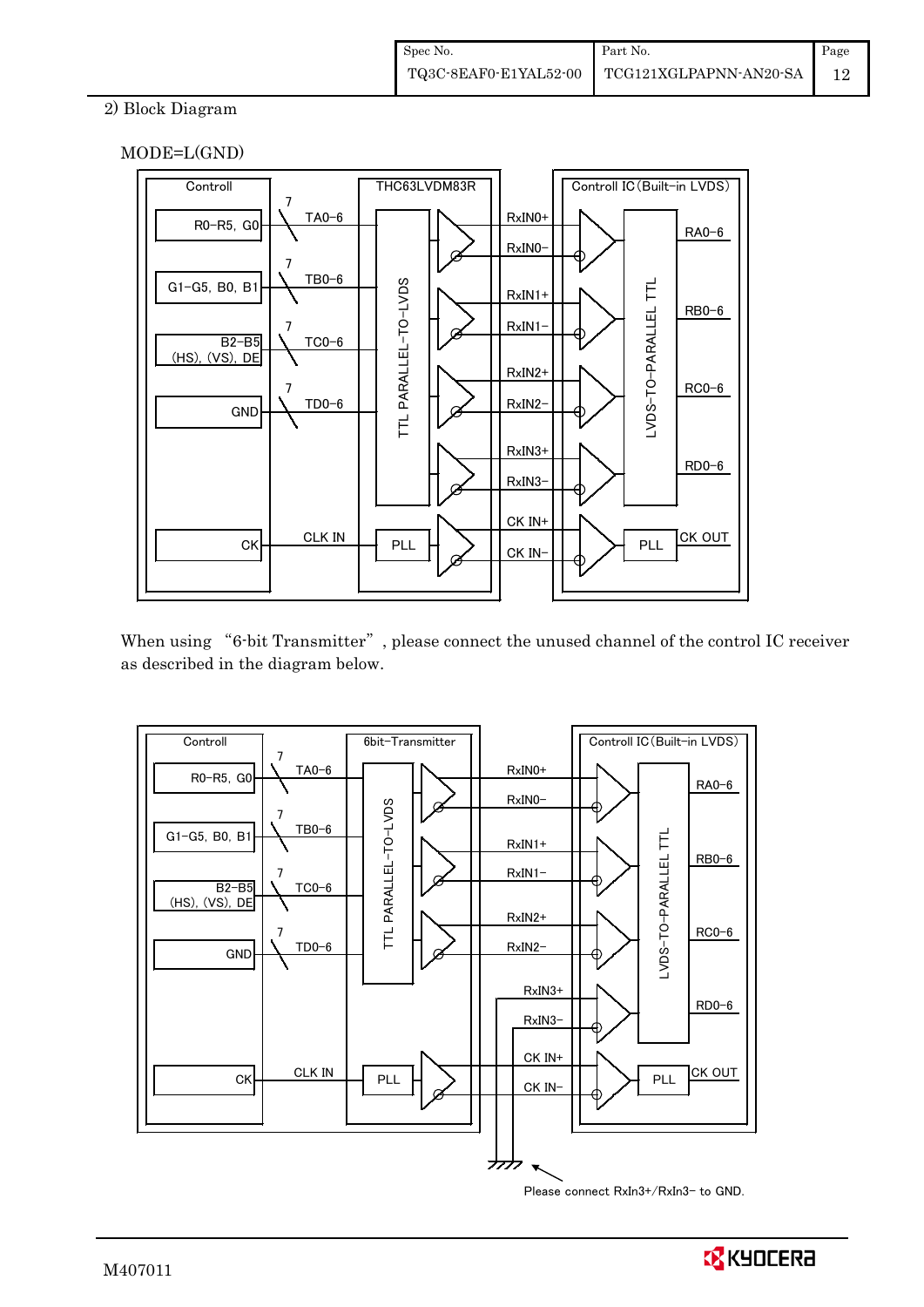| Spec No. | Part No.                                     | Page |
|----------|----------------------------------------------|------|
|          | TQ3C-8EAF0-E1YAL52-00 TCG121XGLPAPNN-AN20-SA |      |

## 7-4. Data mapping(8bit input)

|                  | Transmitter          | Docation of MODD (111000D) DMOON(111110 Dicentified) of compa<br><b>MODE</b> |
|------------------|----------------------|------------------------------------------------------------------------------|
| Pin No.          | Data                 | $= H(3.3V)$                                                                  |
| 51               | TA <sub>0</sub>      | RO(LSB)                                                                      |
| 52               | TA1                  | R1                                                                           |
| 54               | TA <sub>2</sub>      | $\mathbf{R}2$                                                                |
| 55               | TA <sub>3</sub>      | R3                                                                           |
| 56               | TA4                  | R <sub>4</sub>                                                               |
| $\boldsymbol{3}$ | TA5                  | R5                                                                           |
| $\boldsymbol{4}$ | TA6                  | GO(LSB)                                                                      |
| 6                | TB <sub>0</sub>      | G <sub>1</sub>                                                               |
| $\overline{7}$   | TB1                  | G <sub>2</sub>                                                               |
| 11               | TB <sub>2</sub>      | G <sub>3</sub>                                                               |
| 12               | TB <sub>3</sub>      | G <sub>4</sub>                                                               |
| 14               | TB4                  | G5                                                                           |
| 15               | TB5                  | B0(LSB)                                                                      |
| 19               | TB6                  | B1                                                                           |
| 20               | TC <sub>0</sub>      | B <sub>2</sub>                                                               |
| 22               | TC1                  | B <sub>3</sub>                                                               |
| 23               | $\rm TC2$            | B4                                                                           |
| 24               | $\rm TC3$            | B5                                                                           |
| 27               | $\operatorname{TC4}$ | (HS)                                                                         |
| 28               | TC5                  | (VS)                                                                         |
| 30               | TC <sub>6</sub>      | DE                                                                           |
| 50               | TD <sub>0</sub>      | R6                                                                           |
| $\overline{2}$   | TD1                  | R7(MSB)                                                                      |
| 8                | TD <sub>2</sub>      | G <sub>6</sub>                                                               |
| 10               | TD <sub>3</sub>      | $\overline{G7}$ (MSB)                                                        |
| 16               | TD4                  | B6                                                                           |
| 18               | TD5                  | B7(MSB)                                                                      |
| 25               | TD <sub>6</sub>      | (NA)                                                                         |

1) Location of MODE (THC63LVDM83R(THine Electronics) or compatible)

 $MODE= H(3.3V)$ 1 CYCLE Link0 (RxIN0) Link1 (RxIN1) Link2 (RxIN2) Link3 (RxIN3) R0 X G0 X R5 X R4 X R3 X R2 X R1 X R0 X G0 G5  $\times$  G4  $\times$  G3 NA G2  $B_2$  DE  $\bigtimes$  (VS) G1  $X$  B1  $X$  B0  $X$  G5  $X$  G4  $X$  G3  $X$  G2  $X$  G1  $X$  B1  $\chi$  (HS)  $\times$  B5  $\times$  B4  $\times$  B3  $\times$  B2  $\times$  DE R6 R1 G2 B3 R7  $\times$  R6  $\times$  NA  $\times$  B7  $\times$  B6  $RS \times R4$ R6  $X$  NA  $X$  B7  $X$  B6  $X$  G7  $X$  G6  $X$  R7

DE:DATA ENABLE

HS:HSYNC

VS: V<sub>SYNC</sub>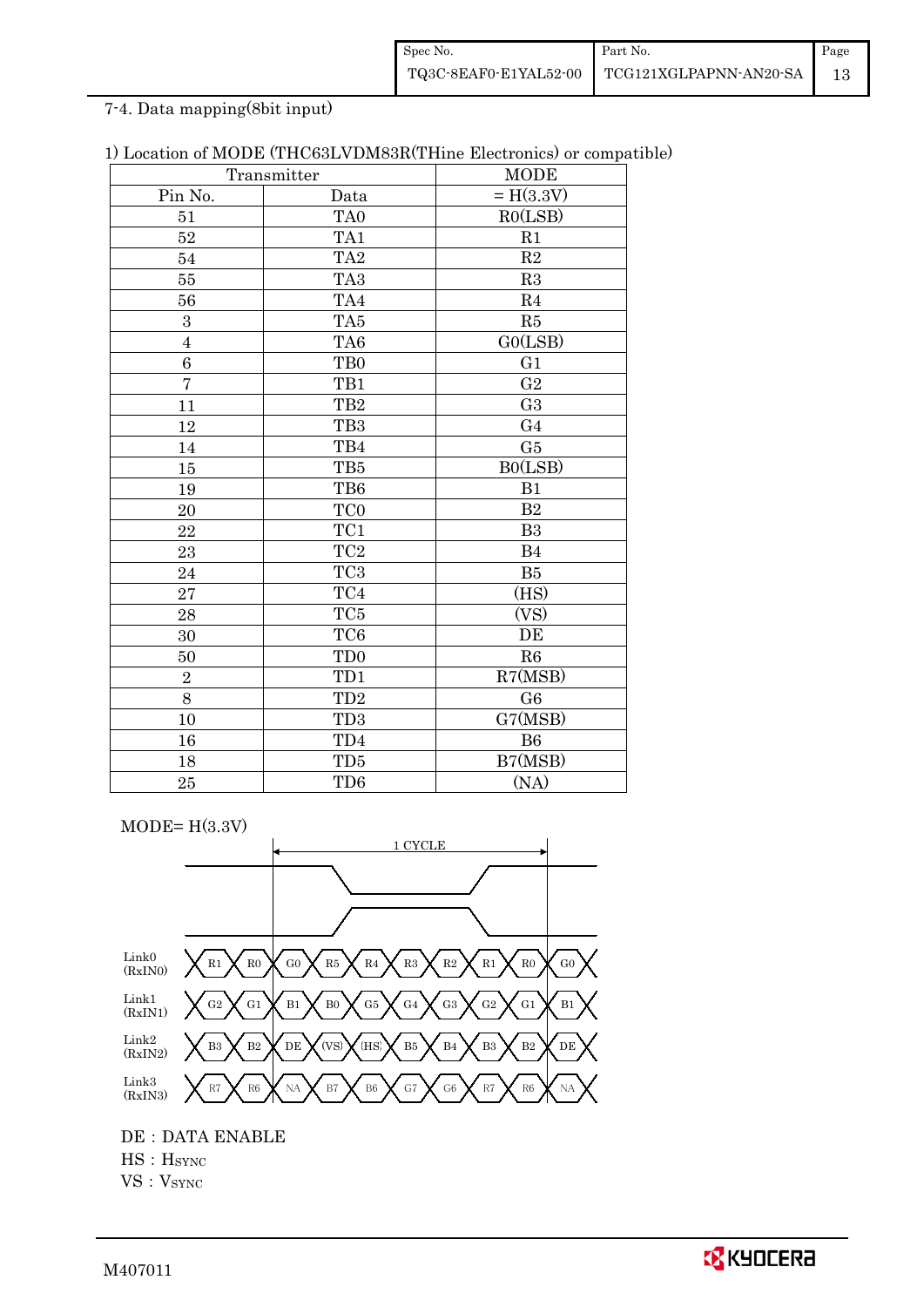## 2) Block Diagram

 $MODE= H(3.3V)$ 



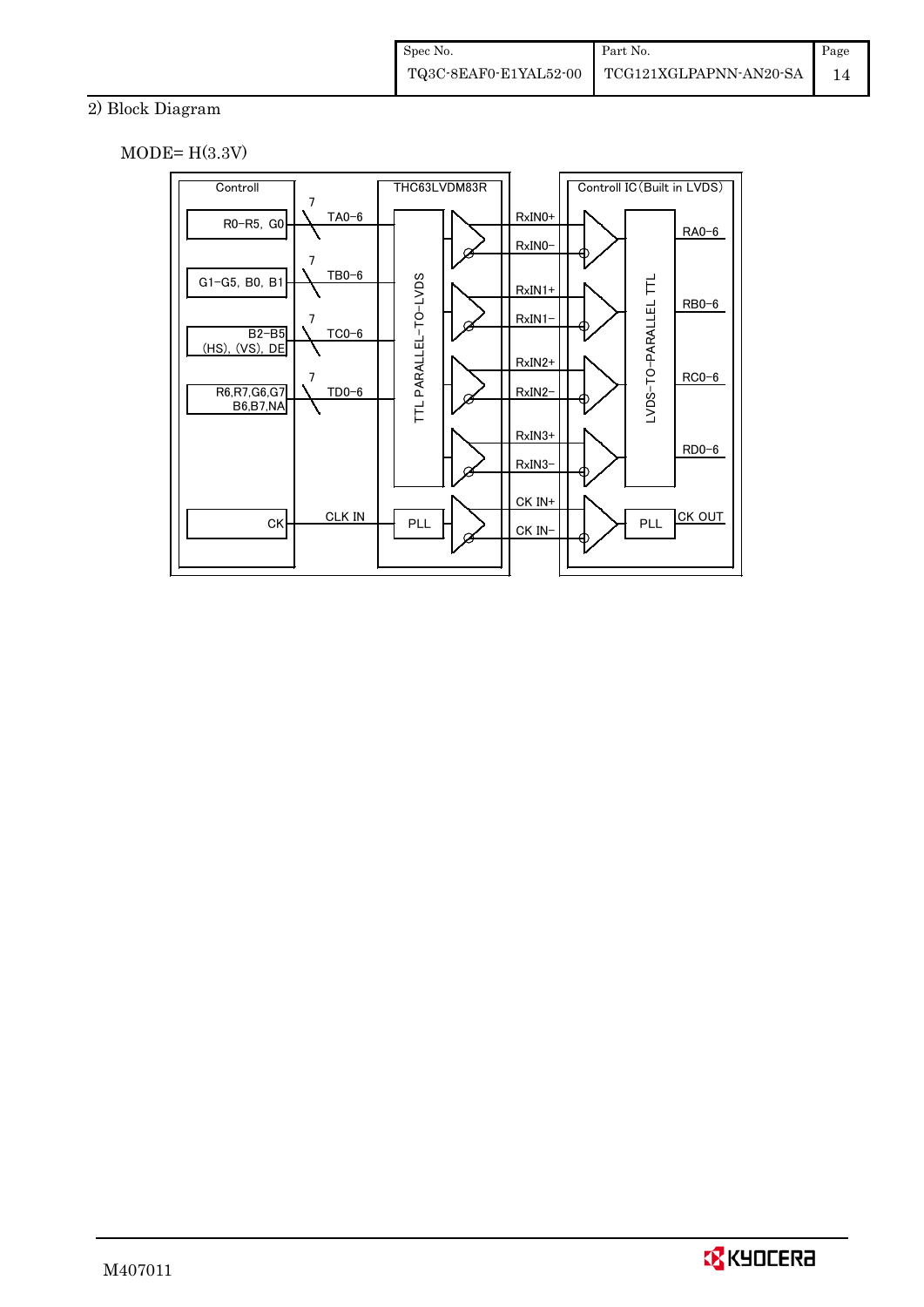#### 8. Input timing characteristics

## Item Symbol Min. Typ. Max. Unit Note Clock (CK) Frequency  $1/Tc$  52 65 71 MHz Enable signal (DE) Horizontal Period Th  $\begin{array}{|c|c|c|c|c|c|c|c|}\n\hline\n1,114 & 1,344 & 1,400 & \text{Dot} \\
\hline\n15.7 & 20.7 & 23.7 & \mu s\n\end{array}$ 15.7 | 20.7 | 23.7 |  $\mu$  s | 1) Horizontal display period Thd  $1,024$  Tc Vertical Period Tv 778 806 845 Line Vertical display period Tvd 768 Th Refresh rate fv 50 60 82 Hz 2)

#### 8-1. Timing characteristics

1) If the display is used under the condition which is out of specifications such as higher clock frequency than specified value, there is a possibility phenomenon such as display error including white display, malfunction and no image may occur.

Please use the display under the conditions written in the specification.

- 2) Please set a clock frequency, a vertical dormant period, and the horizontal dormant period so that the Horizontal Period should not reach less than Min. value.
- 3) If the refresh rate reach less than Min. value, the deterioration of the display quality, flicker etc., may occur.(fv=1/Tv)



## **Vertical Timing Diagram**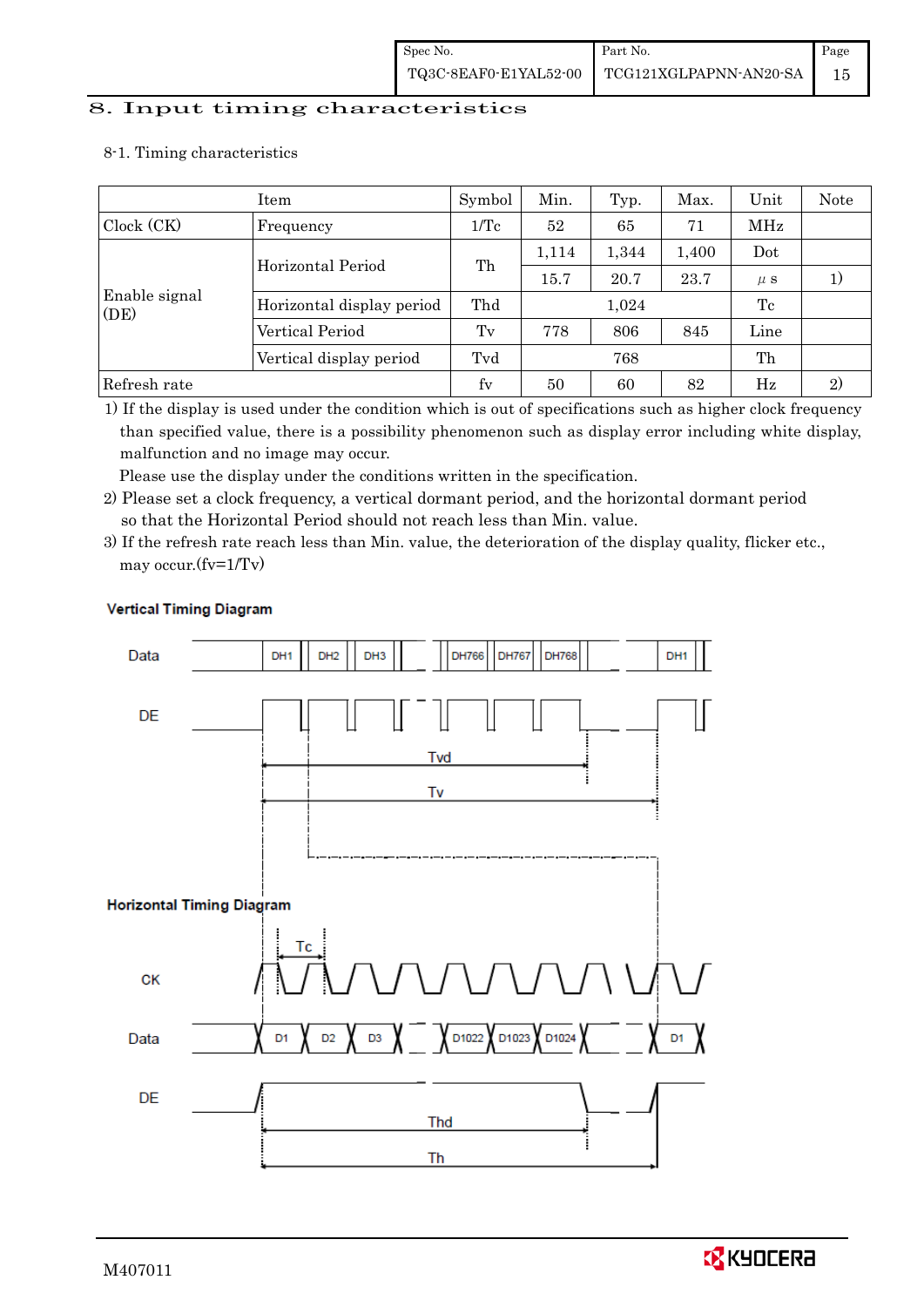8-2. Input Data Signals and Display position on the screen



## 8-3. Input data signal and display colors

|                  | Display colors |                  |                  |                  |                  |                  |                  |                  |                  |                |                  |                  |                  |                  |                  |                  | Data signal $(0:Low level, 1:High level)$ |                  |                  |                  |                  |                  |                  |                  |                  |
|------------------|----------------|------------------|------------------|------------------|------------------|------------------|------------------|------------------|------------------|----------------|------------------|------------------|------------------|------------------|------------------|------------------|-------------------------------------------|------------------|------------------|------------------|------------------|------------------|------------------|------------------|------------------|
|                  |                | R7               | R6               | R5               | R <sub>4</sub>   | R3               | R2               | R1               | R <sub>0</sub>   | G7             | G6               | G5               | G <sub>4</sub>   | G <sub>3</sub>   | G <sub>2</sub>   | G1               | G <sub>0</sub>                            | B7               | B <sub>6</sub>   | B5               | B <sub>4</sub>   | B <sub>3</sub>   | B <sub>2</sub>   | B1               | B <sub>0</sub>   |
|                  | Black          | $\overline{0}$   | $\boldsymbol{0}$ | $\boldsymbol{0}$ | $\boldsymbol{0}$ | $\boldsymbol{0}$ | $\boldsymbol{0}$ | $\overline{0}$   | $\boldsymbol{0}$ | $\overline{0}$ | $\boldsymbol{0}$ | $\overline{0}$   | $\boldsymbol{0}$ | $\boldsymbol{0}$ | $\boldsymbol{0}$ | $\boldsymbol{0}$ | 0                                         | $\boldsymbol{0}$ | $\boldsymbol{0}$ | $\boldsymbol{0}$ | $\boldsymbol{0}$ | $\boldsymbol{0}$ | $\boldsymbol{0}$ | $\mathbf{0}$     | $\boldsymbol{0}$ |
|                  | Blue           | 0                | $\boldsymbol{0}$ | $\boldsymbol{0}$ | 0                | $\boldsymbol{0}$ | 0                | 0                | $\boldsymbol{0}$ | 0              | 0                | 0                | 0                | 0                | 0                | 0                | 0                                         | 1                | 1                | 1                | 1                | 1                | 1                | 1                | 1                |
|                  | Red            | 1                | 1                | 1                | 1                | 1                | 1                | 1                | 1                | 0              | 0                | 0                | 0                | 0                | 0                | 0                | 0                                         | $\overline{0}$   | 0                | 0                | $\mathbf{0}$     | $\mathbf{0}$     | 0                | $\boldsymbol{0}$ | $\boldsymbol{0}$ |
|                  | Magenta        | 1                | 1                | 1                | 1                | 1                | 1                | 1                | 1                | 0              | 0                | 0                | 0                | 0                | 0                | $\boldsymbol{0}$ | 0                                         | $\mathbf{1}$     | 1                | 1                | 1                | 1                | 1                | 1                | 1                |
| Basic colors     | Green          | 0                | $\boldsymbol{0}$ | $\mathbf{0}$     | 0                | $\mathbf{0}$     | $\overline{0}$   | 0                | $\boldsymbol{0}$ | 1              | 1                | 1                | 1                | 1                | 1                | 1                | 1                                         | $\boldsymbol{0}$ | $\mathbf{0}$     | 0                | $\mathbf{0}$     | 0                | 0                | $\overline{0}$   | $\boldsymbol{0}$ |
|                  | Cyan           | 0                | $\overline{0}$   | $\overline{0}$   | 0                | $\overline{0}$   | 0                | 0                | 0                | 1              | 1                | 1                | 1                | 1                | 1                | 1                | 1                                         | 1                | 1                | 1                | 1                | 1                | 1                | 1                | 1                |
|                  | Yellow         | 1                | $\mathbf{1}$     | 1                | 1                | 1                | 1                | 1                | 1                | 1              | 1                | 1                | 1                | $\mathbf{1}$     | $\mathbf{1}$     | 1                | 1                                         | $\overline{0}$   | $\mathbf{0}$     | $\boldsymbol{0}$ | $\mathbf{0}$     | 0                | 0                | $\boldsymbol{0}$ | $\boldsymbol{0}$ |
|                  | White          | 1                | 1                | 1                |                  | 1                | 1                | 1                | 1                |                | 1                | 1                | 1                | 1                | 1                | 1                | 1                                         | 1                | 1                | 1                | 1                |                  | 1                | 1                | 1                |
|                  | Black          | $\overline{0}$   | $\boldsymbol{0}$ | $\overline{0}$   | $\overline{0}$   | $\overline{0}$   | $\overline{0}$   | $\boldsymbol{0}$ | $\overline{0}$   | 0              | $\overline{0}$   | $\boldsymbol{0}$ | $\overline{0}$   | $\overline{0}$   | $\boldsymbol{0}$ | $\overline{0}$   | $\overline{0}$                            | $\overline{0}$   | $\overline{0}$   | $\boldsymbol{0}$ | $\overline{0}$   | 0                | $\overline{0}$   | $\boldsymbol{0}$ | $\boldsymbol{0}$ |
|                  |                | 0                | 0                | $\boldsymbol{0}$ | 0                | 0                | 0                | 0                | 1                | 0              | 0                | 0                | 0                | 0                | $\boldsymbol{0}$ | $\boldsymbol{0}$ | 0                                         | $\boldsymbol{0}$ | 0                | 0                | $\mathbf{0}$     | 0                | 0                | $\boldsymbol{0}$ | $\boldsymbol{0}$ |
|                  | dark           | $\theta$         | $\overline{0}$   | $\overline{0}$   | $\overline{0}$   | $\overline{0}$   | $\theta$         | 1                | $\overline{0}$   | 0              | $\overline{0}$   | $\boldsymbol{0}$ | $\overline{0}$   | 0                | $\overline{0}$   | $\overline{0}$   | 0                                         | $\overline{0}$   | $\overline{0}$   | $\boldsymbol{0}$ | $\overline{0}$   | $\theta$         | 0                | $\overline{0}$   | $\boldsymbol{0}$ |
| Red gray scale   |                |                  |                  |                  |                  |                  |                  |                  |                  |                |                  |                  |                  |                  |                  |                  |                                           |                  |                  |                  |                  |                  |                  |                  |                  |
|                  |                |                  |                  |                  |                  |                  |                  |                  |                  |                |                  |                  |                  |                  |                  |                  |                                           |                  |                  |                  |                  |                  |                  |                  |                  |
|                  | bright         | 1                |                  | 1                |                  |                  |                  | 0                | 1                | 0              | 0                | 0                | 0                | 0                | $\overline{0}$   | 0                | 0                                         | $\overline{0}$   | 0                | 0                | $\boldsymbol{0}$ | 0                | 0                | $\overline{0}$   | $\boldsymbol{0}$ |
|                  |                | 1                | 1                | 1                | 1                | 1                | 1                | 1                | $\boldsymbol{0}$ | 0              | 0                | $\boldsymbol{0}$ | 0                | 0                | 0                | $\mathbf{0}$     | 0                                         | 0                | $\boldsymbol{0}$ | 0                | 0                | 0                | $\mathbf{0}$     | $\boldsymbol{0}$ | $\boldsymbol{0}$ |
|                  | Red            | 1                | 1                | 1                | 1                | 1                | 1                | 1                | 1                | $\overline{0}$ | $\boldsymbol{0}$ | $\boldsymbol{0}$ | 0                | $\boldsymbol{0}$ | $\boldsymbol{0}$ | $\boldsymbol{0}$ | $\mathbf{0}$                              | 0                | $\boldsymbol{0}$ | 0                | $\boldsymbol{0}$ | $\boldsymbol{0}$ | $\boldsymbol{0}$ | $\boldsymbol{0}$ | $\boldsymbol{0}$ |
|                  | Black          | $\overline{0}$   | $\overline{0}$   | $\overline{0}$   | $\overline{0}$   | $\boldsymbol{0}$ | $\overline{0}$   | $\overline{0}$   | $\overline{0}$   | $\overline{0}$ | $\overline{0}$   | $\overline{0}$   | $\boldsymbol{0}$ | $\overline{0}$   | $\overline{0}$   | $\overline{0}$   | $\overline{0}$                            | $\overline{0}$   | $\overline{0}$   | $\overline{0}$   | $\overline{0}$   | $\overline{0}$   | $\overline{0}$   | $\overline{0}$   | $\boldsymbol{0}$ |
|                  |                | 0                | $\boldsymbol{0}$ | $\boldsymbol{0}$ | 0                | 0                | 0                | 0                | $\boldsymbol{0}$ | 0              | 0                | $\boldsymbol{0}$ | 0                | $\boldsymbol{0}$ | $\boldsymbol{0}$ | 0                | 1                                         | 0                | 0                | $\boldsymbol{0}$ | $\mathbf{0}$     | $\mathbf{0}$     | 0                | $\boldsymbol{0}$ | $\boldsymbol{0}$ |
|                  | dark           | $\theta$         | $\theta$         | $\theta$         | $\theta$         | $\theta$         | $\theta$         | $\theta$         | $\theta$         | $\Omega$       | $\theta$         | $\overline{0}$   | $\theta$         | $\overline{0}$   | $\overline{0}$   | 1                | $\theta$                                  | $\theta$         | $\overline{0}$   | $\overline{0}$   | $\overline{0}$   | $\theta$         | $\theta$         | $\theta$         | $\boldsymbol{0}$ |
|                  |                |                  |                  |                  |                  |                  |                  |                  |                  |                |                  |                  |                  |                  |                  |                  |                                           |                  |                  |                  |                  |                  |                  |                  |                  |
| Green gray scale |                |                  |                  |                  |                  |                  |                  |                  |                  |                |                  |                  |                  |                  |                  |                  |                                           |                  |                  |                  |                  |                  |                  |                  |                  |
|                  | bright         | 0                | 0                | $\boldsymbol{0}$ | 0                | 0                | 0                | 0                | 0                | 1              | 1                |                  |                  |                  | 1                | $\mathbf{0}$     | 1                                         | 0                | 0                | 0                | 0                | 0                | 0                | $\boldsymbol{0}$ | $\mathbf{0}$     |
|                  |                | $\overline{0}$   | $\overline{0}$   | $\overline{0}$   | 0                | 0                | 0                | 0                | $\overline{0}$   | 1              | 1                | 1                | 1                | 1                | 1                | 1                | $\overline{0}$                            | $\overline{0}$   | $\mathbf{0}$     | 0                | $\overline{0}$   | 0                | $\mathbf{0}$     | $\boldsymbol{0}$ | $\boldsymbol{0}$ |
|                  | Green          | $\boldsymbol{0}$ | $\boldsymbol{0}$ | $\boldsymbol{0}$ | 0                | $\boldsymbol{0}$ | $\boldsymbol{0}$ | 0                | $\boldsymbol{0}$ |                | 1                |                  | 1                | $\mathbf{1}$     | 1                | 1                | 1                                         | $\mathbf{0}$     | 0                | 0                | $\boldsymbol{0}$ | $\mathbf{0}$     | 0                | $\mathbf{0}$     | $\boldsymbol{0}$ |
|                  | Black          | $\theta$         | $\overline{0}$   | $\overline{0}$   | $\overline{0}$   | $\overline{0}$   | $\overline{0}$   | $\overline{0}$   | $\overline{0}$   | $\theta$       | $\overline{0}$   | $\overline{0}$   | $\overline{0}$   | $\overline{0}$   | $\overline{0}$   | $\overline{0}$   | $\overline{0}$                            | $\overline{0}$   | $\overline{0}$   | $\overline{0}$   | $\overline{0}$   | $\theta$         | $\overline{0}$   | $\theta$         | $\overline{0}$   |
|                  |                | 0                | 0                | 0                | 0                | 0                | $\mathbf{0}$     | 0                | $\boldsymbol{0}$ | 0              | $\boldsymbol{0}$ | $\boldsymbol{0}$ | 0                | 0                | 0                | 0                | 0                                         | 0                | $\boldsymbol{0}$ | 0                | 0                | 0                | 0                | $\boldsymbol{0}$ | 1                |
|                  | dark           | $\overline{0}$   | $\overline{0}$   | $\overline{0}$   | $\overline{0}$   | $\overline{0}$   | $\overline{0}$   | $\overline{0}$   | $\overline{0}$   | 0              | $\overline{0}$   | $\overline{0}$   | $\overline{0}$   | $\overline{0}$   | $\mathbf{0}$     | $\overline{0}$   | $\overline{0}$                            | $\overline{0}$   | $\overline{0}$   | $\overline{0}$   | $\overline{0}$   | $\overline{0}$   | $\overline{0}$   | $\mathbf{1}$     | $\boldsymbol{0}$ |
|                  |                |                  |                  |                  |                  |                  |                  |                  |                  |                |                  |                  |                  |                  |                  |                  |                                           |                  |                  |                  |                  |                  |                  |                  |                  |
|                  |                |                  |                  |                  |                  |                  |                  |                  |                  |                |                  |                  |                  |                  |                  |                  |                                           |                  |                  |                  |                  |                  |                  |                  |                  |
| Blue gray scale  | bright         | 0                | 0                | 0                | 0                | 0                | 0                | 0                | 0                | 0              | 0                | 0                | 0                | 0                | 0                | 0                | 0                                         | 1                | 1                |                  |                  |                  |                  | $\boldsymbol{0}$ | 1                |
|                  |                | 0                | $\overline{0}$   | $\overline{0}$   | 0                | $\overline{0}$   | 0                | 0                | $\overline{0}$   | 0              | 0                | $\overline{0}$   | 0                | 0                | $\overline{0}$   | $\overline{0}$   | 0                                         | 1                | 1                | 1                | 1                |                  |                  | 1                | $\boldsymbol{0}$ |
|                  | Blue           | $\overline{0}$   | $\overline{0}$   | $\overline{0}$   | 0                | $\overline{0}$   | 0                | $\overline{0}$   | $\overline{0}$   | 0              | 0                | $\overline{0}$   | 0                | 0                | 0                | $\overline{0}$   | 0                                         | 1                |                  |                  | 1                | 1                |                  | 1                | 1                |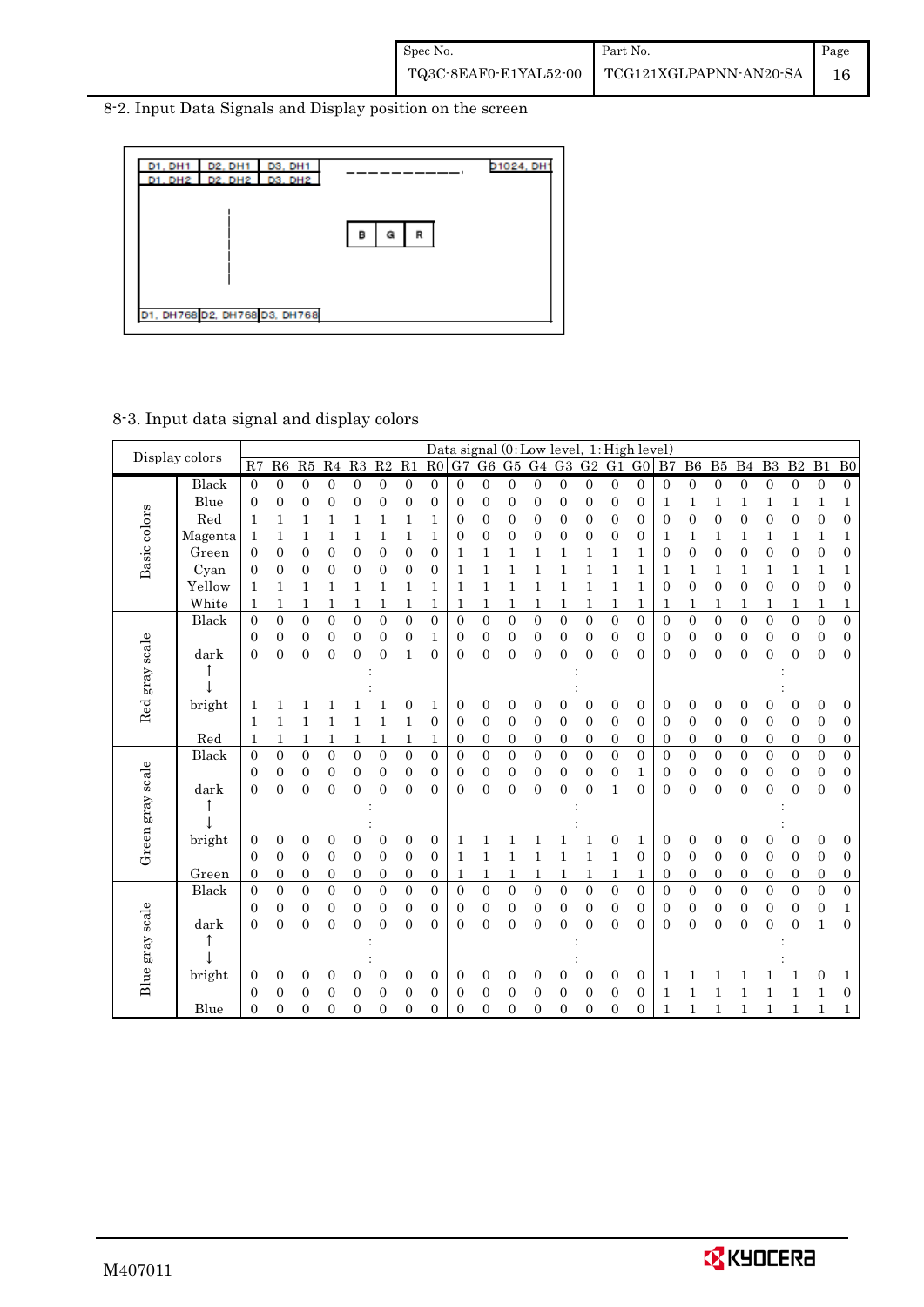## 9. Lot number identification

The lot number shall be indicated on the back of the backlight case of each LCD.

| <b>FORE TO SA : OO-OO-OO : OOO MADE IN OOOOO</b> |                |                                        |  |     |
|--------------------------------------------------|----------------|----------------------------------------|--|-----|
|                                                  |                | $\downarrow$ $\downarrow$ $\downarrow$ |  |     |
|                                                  | $(2)(3)$ $(4)$ | (5)                                    |  | (6) |

- No1. No6. above indicate
	- 1. Data matrix
	- (The item from parts No. to Version No. is included in data matrix.)
	- 2. Year code
	- 3. Month code
	- 4. Date
	- 5. Version Number
	- 6. Country of origin (Japan or China)

| Year | 2017 | 2018 | 2019 | 2020 | 2021 | 2022 |
|------|------|------|------|------|------|------|
| Code |      |      |      |      |      |      |

| Month | Jan. | Feb. | Mar. | Apr. | May | Jun. |
|-------|------|------|------|------|-----|------|
| Code  |      |      |      | ┻    |     |      |

| Month | Jul. | Aug. | Sep. | $\rm Oct.$ | Nov. | $\operatorname{Dec.}$ |
|-------|------|------|------|------------|------|-----------------------|
| Code  |      |      |      | 77         |      | ∼                     |

## 10. Warranty

#### 10-1. Incoming inspection

Please inspect the LCD within one month after your receipt.

## 10-2. Production warranty

 Kyocera Display warrants its LCD's for a period of 12 months from the ship date. Kyocera Display shall, by mutual agreement, replace or re-work defective LCD's that are shown to be Kyocera Display's responsibility.

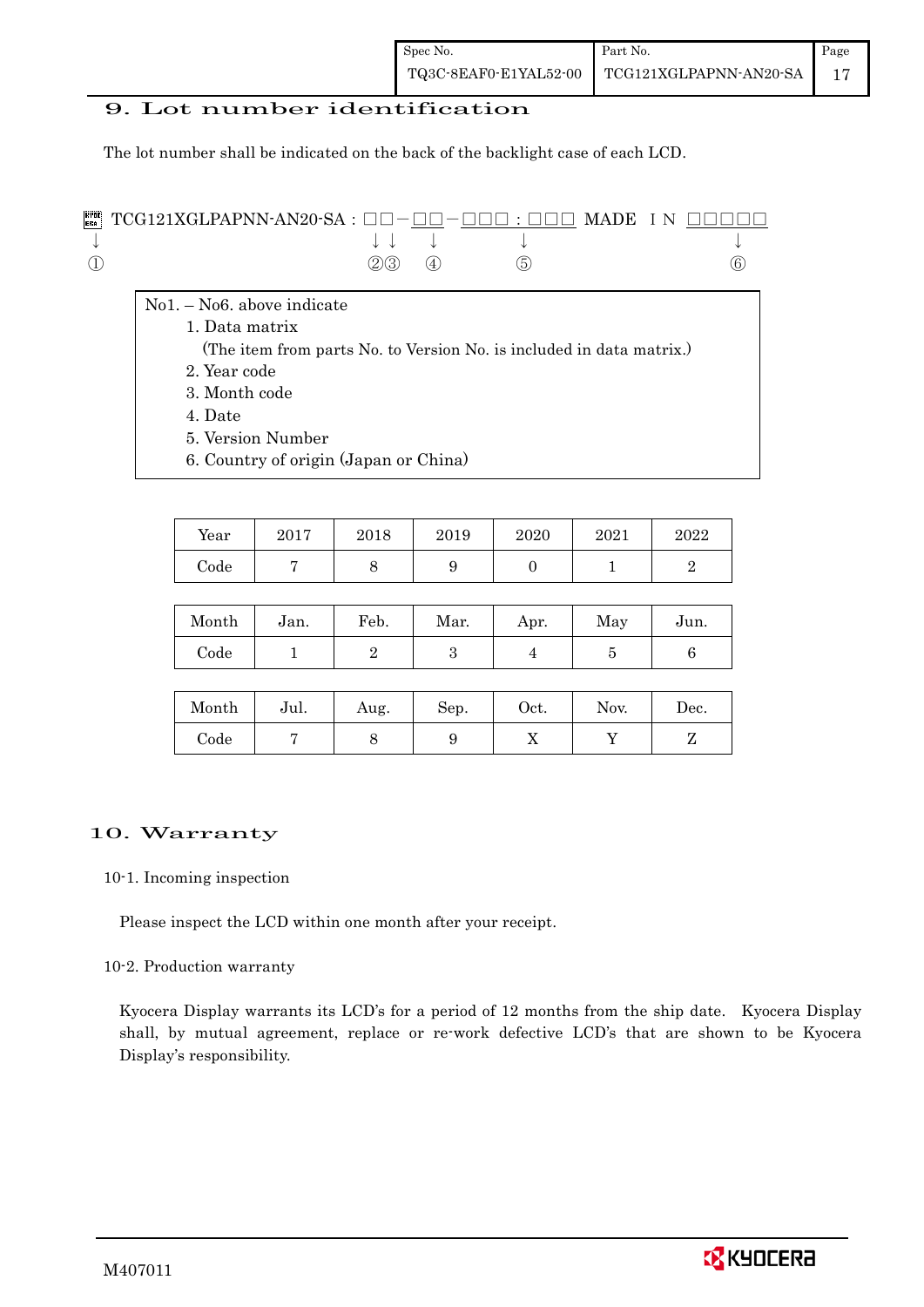## 11. Precautions for use

- 11-1. Installation of the LCD
- 1) A transparent protection plate shall be added to protect the LCD and its polarizer.
- 2) The LCD shall be installed so that there is no pressure on the LSI chips.
- 3) Since this product is wide viewing product, occurrence level of in-plane unevenness by the external stress is different compared to current normal viewing product. So there is a possibility that in-plane unevenness will be occurred by over twist, strain giving by attaching to LCD, and over pressure to touch panel. Please be careful of stress when designing the housing.
- 4) A transparent protection sheet is attached to the polarizer. Please remove the protection film slowly before use, paying attention to static electricity.
- 11-2. Static electricity
- 1) Since CMOS ICs are mounted directly onto the LCD glass, protection from static electricity is required.
- 2) Workers should use body grounding. Operator should wear ground straps.

#### 11-3. LCD operation

- 1) The LCD shall be operated within the limits specified. Operation at values outside of these limits may shorten life, and/or harm display images.
- 2) Please select the best display pattern based on your evaluation because flicker, lines or nonuniformity or unevenness can be visible depending on display patterns.

#### 11-4. Storage

- 1) The LCD shall be stored within the temperature and humidity limits specified. Store in a dark area, and protect the LCD from direct sunlight or fluorescent light.
- 2) Always store the LCD so that it is free from external pressure onto it.

#### 11-5. Usage

- 1) DO NOT store in a high humidity environment for extended periods. Polarizer degradation bubbles, and/or peeling off of the polarizer may result.
- 2) The front polarizer is easily scratched or damaged. Prevent touching it with any hard material, and from being pushed or rubbed.
- 3) The LCD screen may be cleaned by wiping the screen surface with a soft cloth or cotton pad using a little Ethanol.
- 4) Water may cause damage or discoloration of the polarizer. Clean condensation or moisture from any source immediately.
- 5) Always keep the LCD free from condensation during testing. Condensation may permanently spot or stain the polarizer.
- 6) Do not disassemble LCD because it will result in damage.
- 7) This Kyocera Display LCD has been specifically designed for use in general electronic devices, but not for use in a special environment such as usage in an active gas. Hence, when the LCD is supposed to be used in a special environment, evaluate the LCD thoroughly beforehand and do not expose the LCD to chemicals such as an active gas.
- 8) Please do not use solid-base image pattern for long hours because a temporary afterimage may appear. We recommend using screen saver etc. in cases where a solid-base image pattern must be used.
- 9) Liquid crystal may leak when the LCD is broken. Be careful not to let the fluid go into your eyes and mouth. In the case the fluid touches your body; rinse it off right away with water and soap.

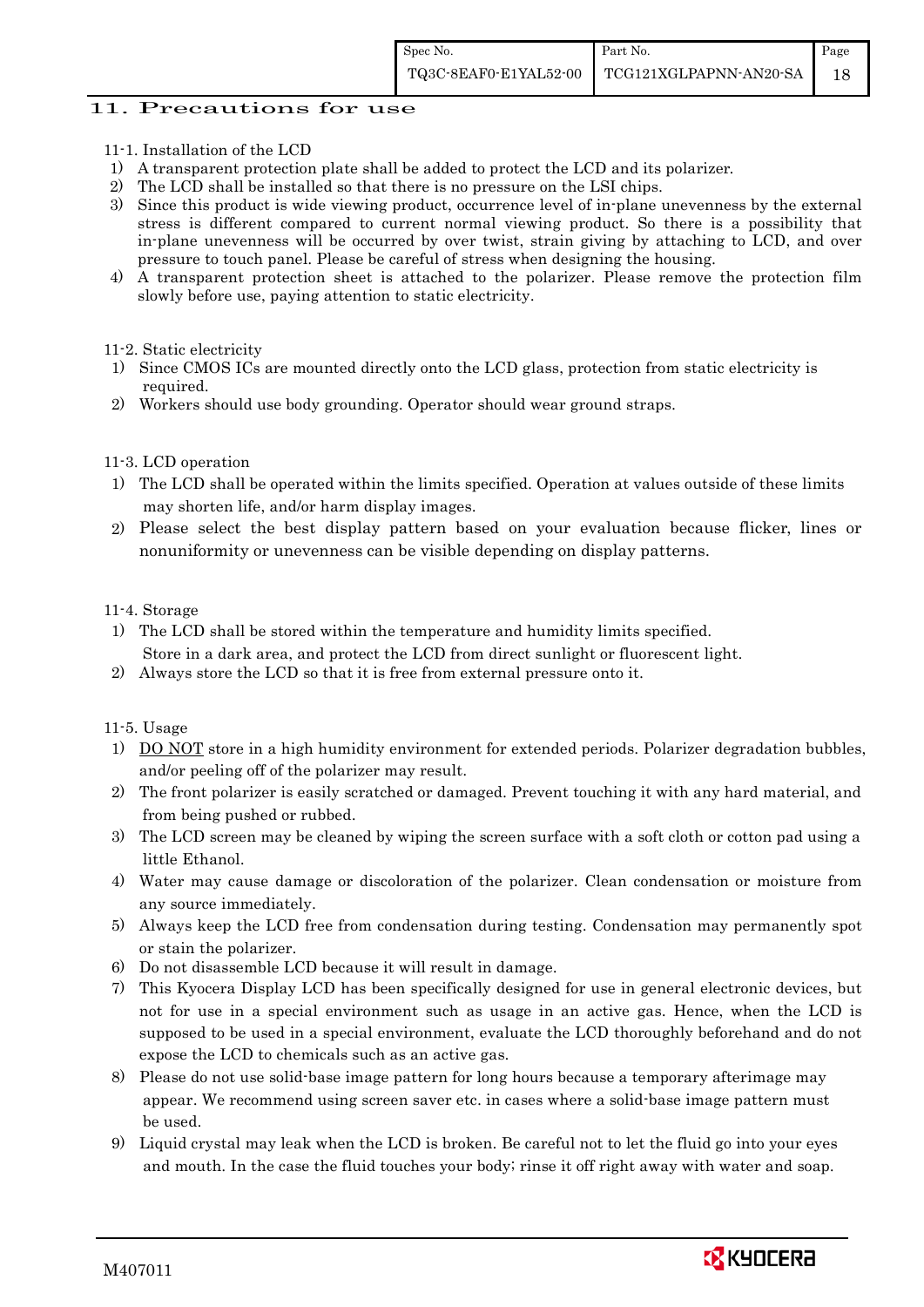## 12. Reliability test data

| Test item                            | Test condition                                                                                        | Test time        |                                                            | Judgement                                                                  |
|--------------------------------------|-------------------------------------------------------------------------------------------------------|------------------|------------------------------------------------------------|----------------------------------------------------------------------------|
| High temp.<br>atmosphere             | $80^{\circ}$ C                                                                                        | 240h             | Display function<br>Display quality<br>Current consumption | $\therefore$ No defect<br>$\therefore$ No defect<br>$\therefore$ No defect |
| Low temp.<br>atmosphere              | $-30$ °C                                                                                              | 240h             | Display function<br>Display quality<br>Current consumption | $\therefore$ No defect<br>$\therefore$ No defect<br>$\therefore$ No defect |
| High temp.<br>humidity<br>atmosphere | $40^{\circ}$ C 90% RH                                                                                 | 240h             | Display function<br>Display quality<br>Current consumption | : No defect<br>$\therefore$ No defect<br>$\therefore$ No defect            |
| Temp. cycle                          | $-30^{\circ}$ C<br>0.5 <sub>h</sub><br>0.5 <sub>h</sub><br>R.T.<br>$80^{\circ}$ C<br>0.5 <sub>h</sub> | 10cycles         | Display function<br>Display quality<br>Current consumption | $\therefore$ No defect<br>$\therefore$ No defect<br>$\therefore$ No defect |
| High temp.<br>operation              | $70^{\circ}$ C                                                                                        | 500 <sub>h</sub> | Display function<br>Display quality<br>Current consumption | $\therefore$ No defect<br>$\therefore$ No defect<br>$: No$ defect          |

1) Each test item uses a test LCD only once. The tested LCD is not used in any other tests.

2) The LCD is tested in circumstances in which there is no condensation.

3) The reliability test is not an out-going inspection.

4) The result of the reliability test is for your reference purpose only. The reliability test is conducted only to examine the LCD's capability.

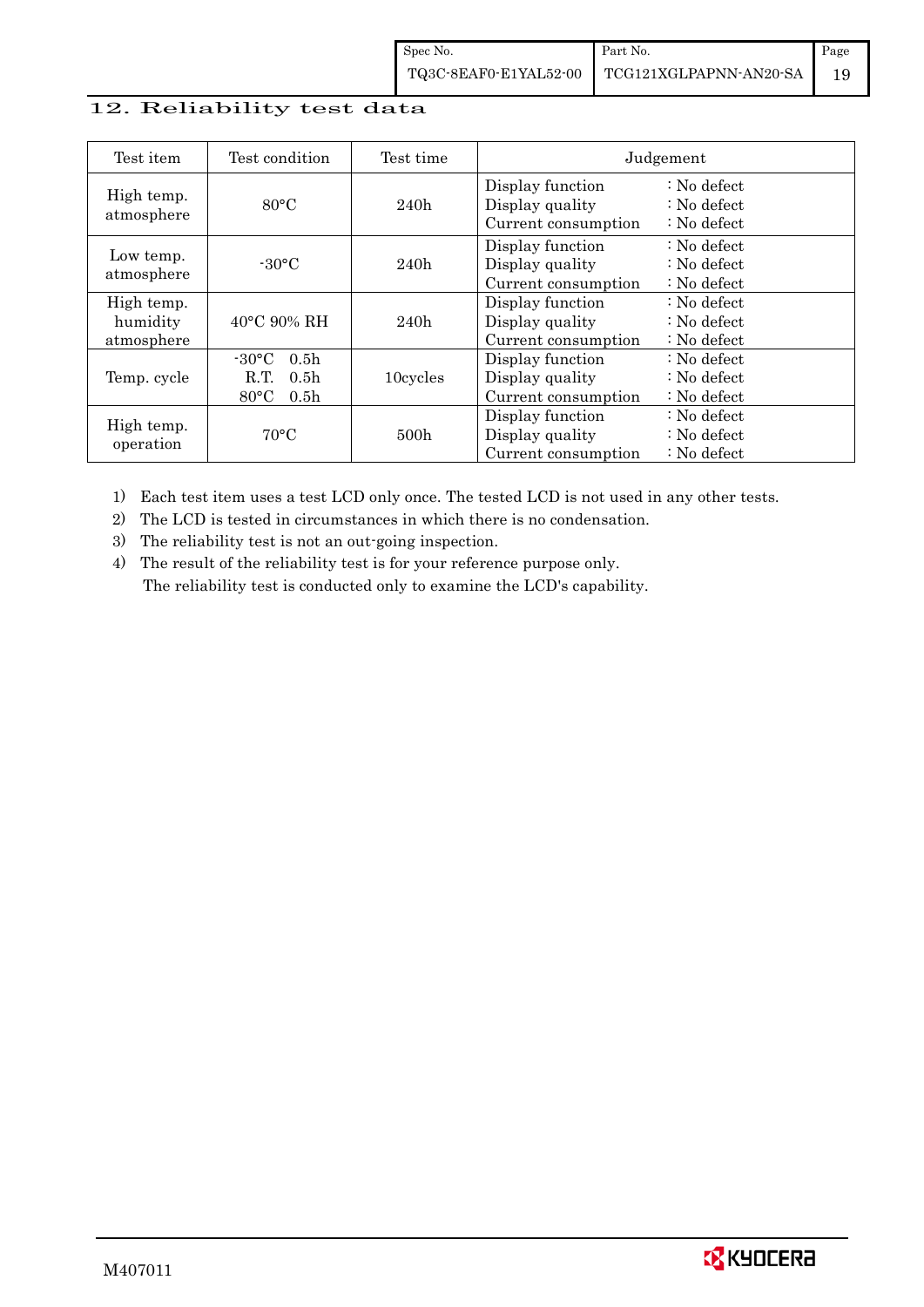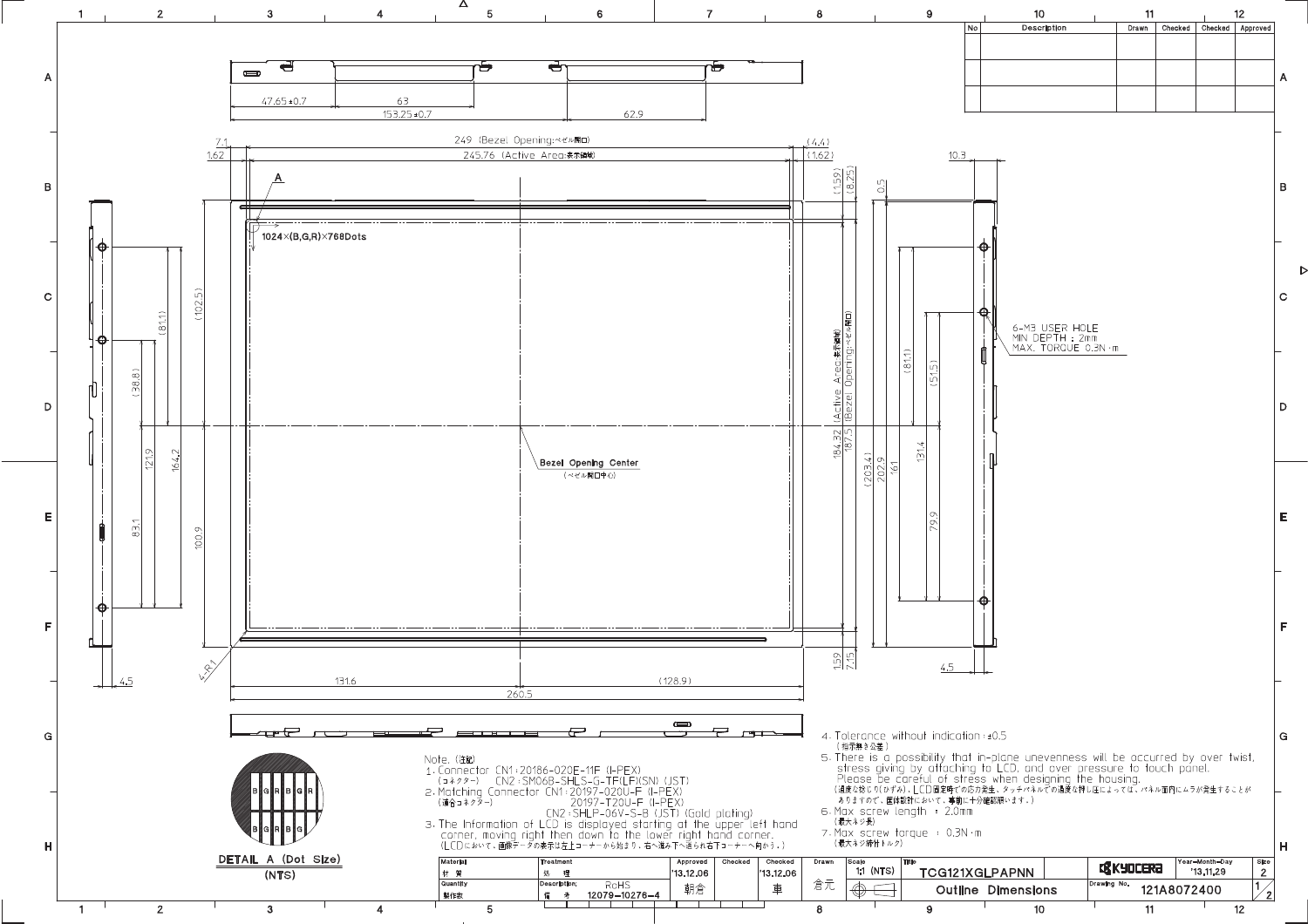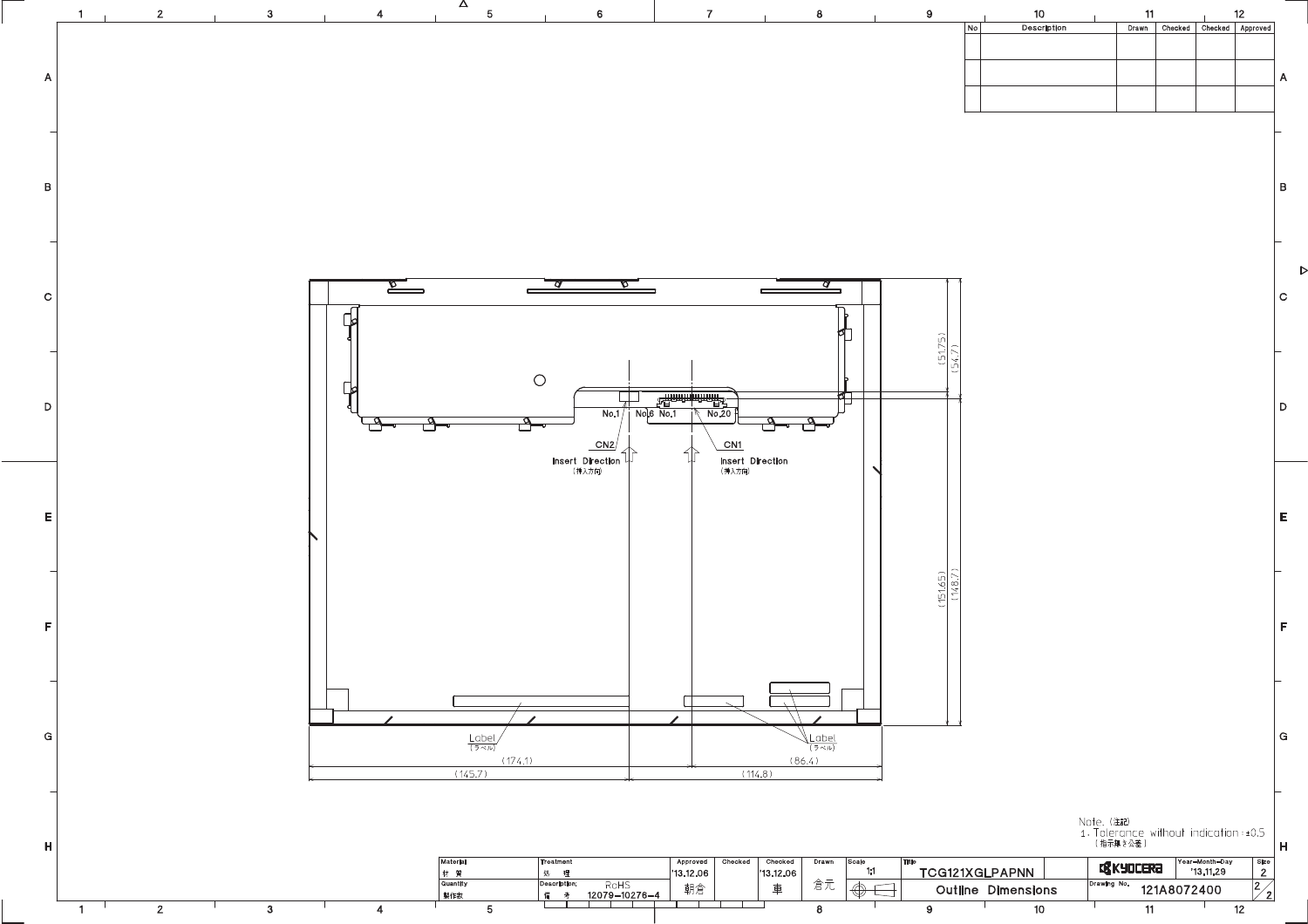| Spec No. | TQ3C-8EAF0-E2YAL52-00 |
|----------|-----------------------|
| ۱)ate    | December 28, 2017     |

## KYOCERA INSPECTION STANDARD

## TYPE : TCG121XGLPAPNN-AN20-SA

## KYOCERA DISPLAY CORPORATION

| Original          |          | Designed by $:$ Engineering dept. | Confirmed by : QA dept.   |                     |          |
|-------------------|----------|-----------------------------------|---------------------------|---------------------|----------|
| Issue Date        | Prepared | Checked<br>Approved               |                           | Checked<br>Approved |          |
| December 28, 2017 | Mor      |                                   | 'f Marsomo <del>i</del> o | H.Sum1              | K. Sugam |

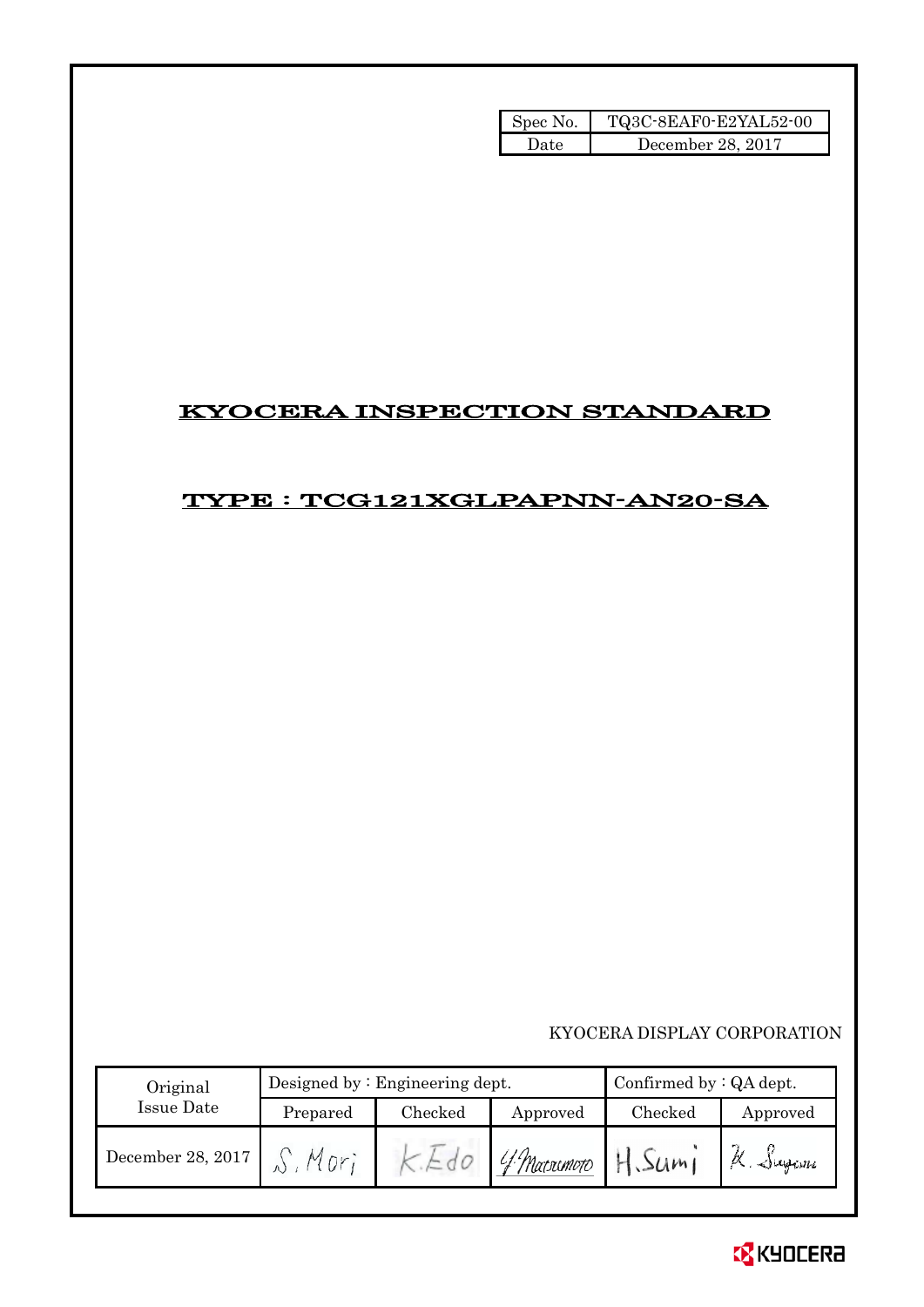| Spec No.              | Part No.               |  |
|-----------------------|------------------------|--|
| TQ3C-8EAF0-E2YAL52-00 | TCG121XGLPAPNN-AN20-SA |  |

| Revision record |      |                                  |  |                                |                                      |               |          |
|-----------------|------|----------------------------------|--|--------------------------------|--------------------------------------|---------------|----------|
|                 |      | Designed by : Engineering dept.  |  | Confirmed by $\colon$ QA dept. |                                      |               |          |
| $\rm{Date}$     |      | $\ensuremath{\mathrm{Prepared}}$ |  | Checked<br>Approved            |                                      | $\rm Checked$ | Approved |
|                 |      |                                  |  |                                |                                      |               |          |
|                 |      |                                  |  |                                |                                      |               |          |
| Rev.No.         | Date | Page                             |  |                                | $\label{eq:2} \textbf{Descriptions}$ |               |          |
|                 |      |                                  |  |                                |                                      |               |          |
|                 |      |                                  |  |                                |                                      |               |          |
|                 |      |                                  |  |                                |                                      |               |          |
|                 |      |                                  |  |                                |                                      |               |          |
|                 |      |                                  |  |                                |                                      |               |          |
|                 |      |                                  |  |                                |                                      |               |          |
|                 |      |                                  |  |                                |                                      |               |          |
|                 |      |                                  |  |                                |                                      |               |          |
|                 |      |                                  |  |                                |                                      |               |          |
|                 |      |                                  |  |                                |                                      |               |          |
|                 |      |                                  |  |                                |                                      |               |          |
|                 |      |                                  |  |                                |                                      |               |          |
|                 |      |                                  |  |                                |                                      |               |          |
|                 |      |                                  |  |                                |                                      |               |          |
|                 |      |                                  |  |                                |                                      |               |          |
|                 |      |                                  |  |                                |                                      |               |          |
|                 |      |                                  |  |                                |                                      |               |          |
|                 |      |                                  |  |                                |                                      |               |          |
|                 |      |                                  |  |                                |                                      |               |          |
|                 |      |                                  |  |                                |                                      |               |          |
|                 |      |                                  |  |                                |                                      |               |          |
|                 |      |                                  |  |                                |                                      |               |          |
|                 |      |                                  |  |                                |                                      |               |          |
|                 |      |                                  |  |                                |                                      |               |          |
|                 |      |                                  |  |                                |                                      |               |          |
|                 |      |                                  |  |                                |                                      |               |          |
|                 |      |                                  |  |                                |                                      |               |          |
|                 |      |                                  |  |                                |                                      |               |          |
|                 |      |                                  |  |                                |                                      |               |          |
|                 |      |                                  |  |                                |                                      |               |          |
|                 |      |                                  |  |                                |                                      |               |          |
|                 |      |                                  |  |                                |                                      |               |          |
|                 |      |                                  |  |                                |                                      |               |          |
|                 |      |                                  |  |                                |                                      |               |          |
|                 |      |                                  |  |                                |                                      |               |          |
|                 |      |                                  |  |                                |                                      |               |          |
|                 |      |                                  |  |                                |                                      |               |          |
|                 |      |                                  |  |                                |                                      |               |          |

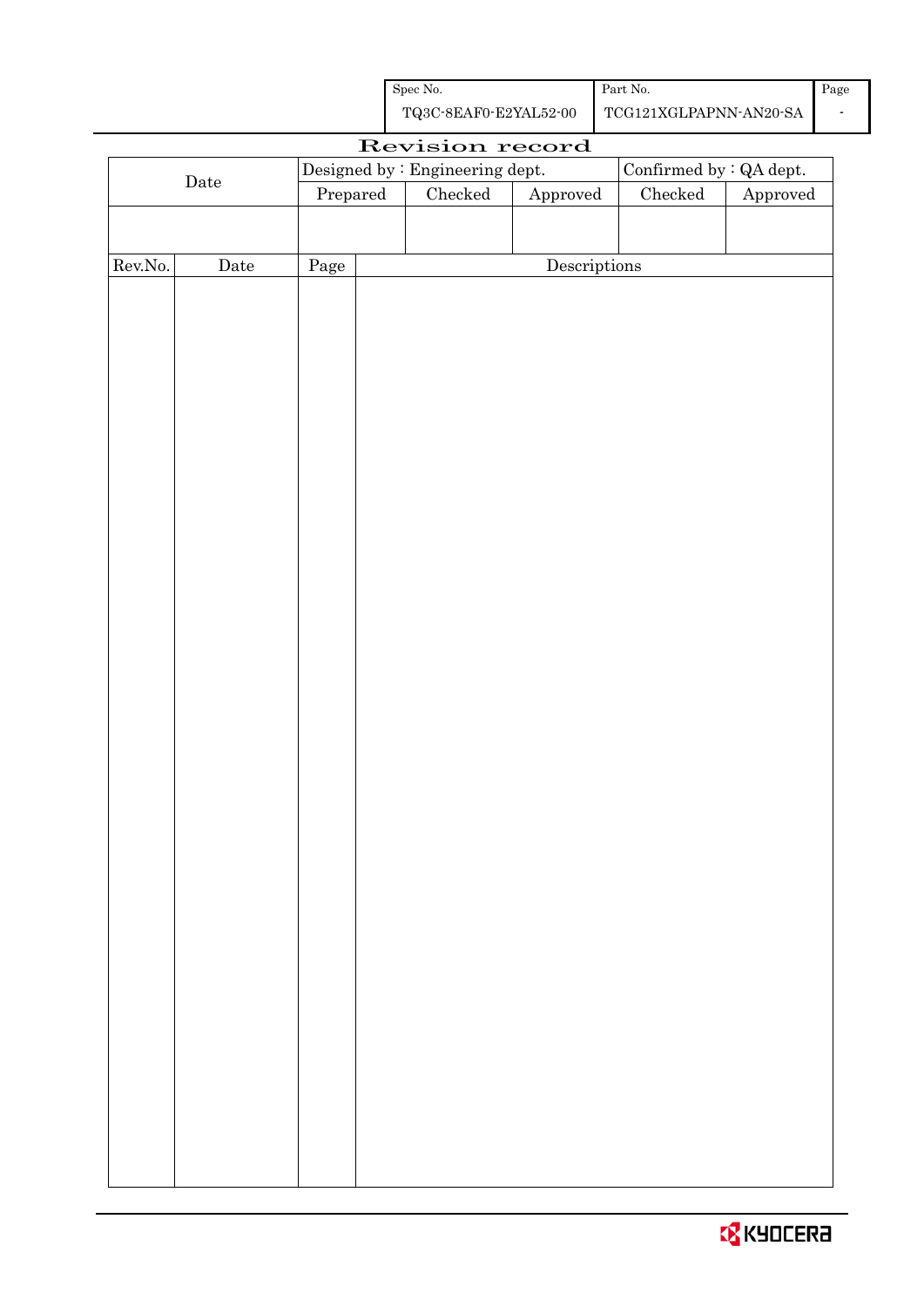Page 1

# Visuals specification

| 1) Note                          |                                                                                                                                                                                                                                                                                                                                                                      |                                                                                       |                                                                                                                                                                                                                                                                                                                                                                                                                                                                                                                                                                                                                                                                                        |  |  |  |
|----------------------------------|----------------------------------------------------------------------------------------------------------------------------------------------------------------------------------------------------------------------------------------------------------------------------------------------------------------------------------------------------------------------|---------------------------------------------------------------------------------------|----------------------------------------------------------------------------------------------------------------------------------------------------------------------------------------------------------------------------------------------------------------------------------------------------------------------------------------------------------------------------------------------------------------------------------------------------------------------------------------------------------------------------------------------------------------------------------------------------------------------------------------------------------------------------------------|--|--|--|
|                                  |                                                                                                                                                                                                                                                                                                                                                                      |                                                                                       | Note                                                                                                                                                                                                                                                                                                                                                                                                                                                                                                                                                                                                                                                                                   |  |  |  |
| General                          | Customer identified anomalies not defined within this inspection standard shall be<br>1.<br>reviewed by Kyocera Display, and an additional standard shall be determined by mutual<br>consent.<br>2.<br>This inspection standard about the image quality shall be applied to any defect within<br>the active area and shall not be applicable to outside of the area. |                                                                                       |                                                                                                                                                                                                                                                                                                                                                                                                                                                                                                                                                                                                                                                                                        |  |  |  |
|                                  | Inspection conditions<br>3.<br>Luminance<br>$\div 500$ Lux min.                                                                                                                                                                                                                                                                                                      |                                                                                       |                                                                                                                                                                                                                                                                                                                                                                                                                                                                                                                                                                                                                                                                                        |  |  |  |
|                                  |                                                                                                                                                                                                                                                                                                                                                                      | Inspection distance                                                                   | $:300$ mm.                                                                                                                                                                                                                                                                                                                                                                                                                                                                                                                                                                                                                                                                             |  |  |  |
|                                  | Temperature                                                                                                                                                                                                                                                                                                                                                          |                                                                                       | $:25 \pm 5^{\circ}$ C                                                                                                                                                                                                                                                                                                                                                                                                                                                                                                                                                                                                                                                                  |  |  |  |
|                                  | Direction                                                                                                                                                                                                                                                                                                                                                            |                                                                                       | : Directly above                                                                                                                                                                                                                                                                                                                                                                                                                                                                                                                                                                                                                                                                       |  |  |  |
| Definition of<br>inspection item | Dot defect                                                                                                                                                                                                                                                                                                                                                           | Bright dot defect<br>Black dot defect<br>Adjacent dot                                 | The dot is constantly "on" when power applied to the<br>LCD, even when all "Black" data sent to the screen.<br>Inspection tool: 5% Transparency neutral density filter.<br>Count dot: If the dot is visible through the filter.<br>Don't count dot: If the dot is not visible through the<br>filter.<br>R<br>G<br>B<br>R G B R G B R G B<br>dot defect<br>$G$ $B$ $R$ $G$ $B$ $R$<br>GIB<br>The dot is constantly "off" when power applied to the<br>LCD, even when all "White" data sent to the screen.<br>Adjacent dot defect is defined as two or more bright dot<br>defects or black dot defects.<br>R<br>G B<br><b>R</b><br>в<br>RGBRGBRGB<br>dot defect<br>GBRGBR<br>R<br>в<br>G |  |  |  |
|                                  | External<br>inspection                                                                                                                                                                                                                                                                                                                                               | Bubble, Scratch,<br>Foreign particle<br>(Polarizer, Cell,<br>Backlight)<br>Appearance | Visible operating (all pixels "Black" or "White") and non<br>operating.<br>Does not satisfy the value at the spec.                                                                                                                                                                                                                                                                                                                                                                                                                                                                                                                                                                     |  |  |  |
|                                  | Definition<br>of size                                                                                                                                                                                                                                                                                                                                                | inspection<br>Definition of circle size<br>а<br>$d = (a + b)/2$                       | Definition of linear size                                                                                                                                                                                                                                                                                                                                                                                                                                                                                                                                                                                                                                                              |  |  |  |